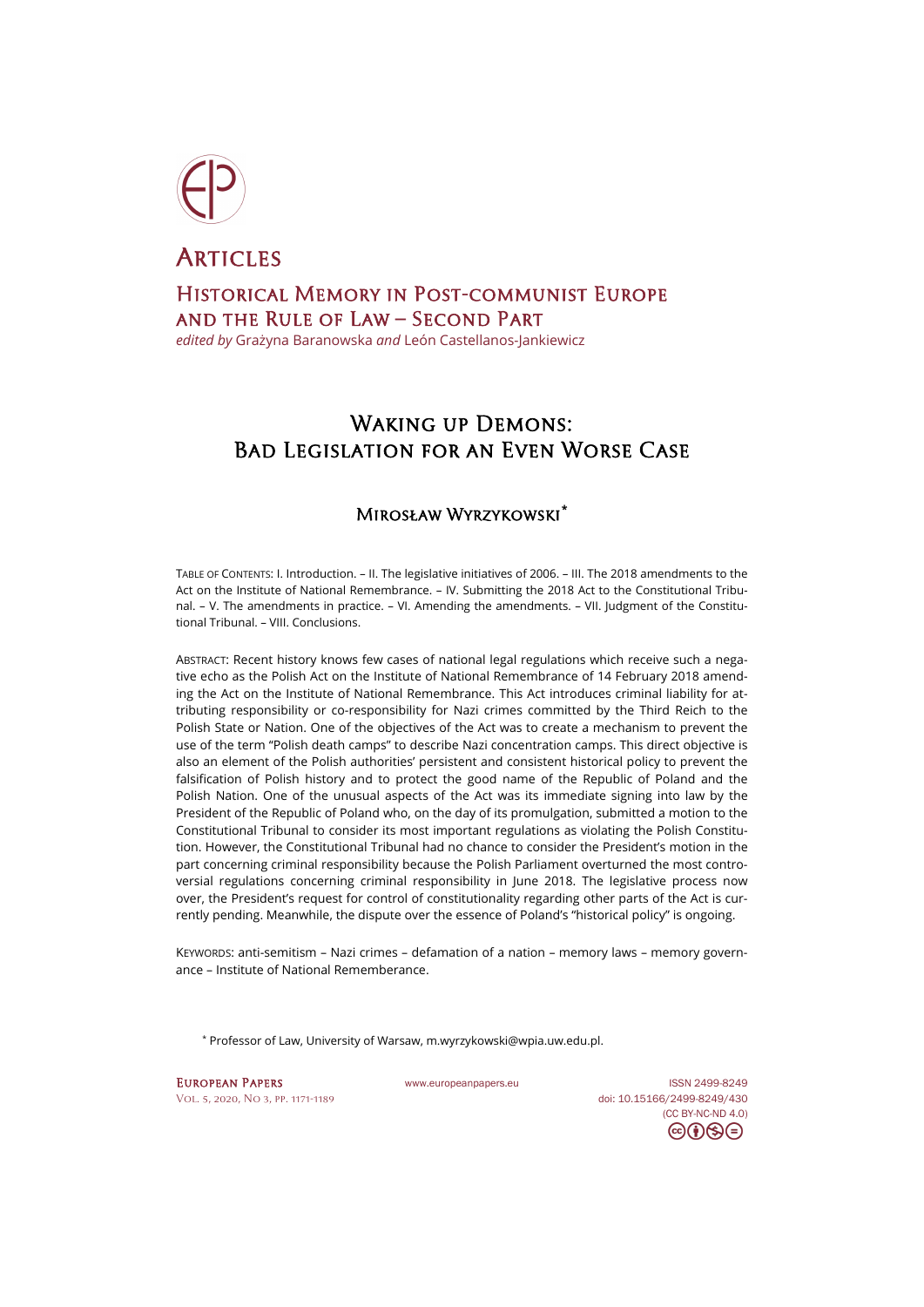#### I. Introduction

Happy is a society that is able to evaluate the history of its own nation as objectively and neutrally as possible, with its most beautiful (which is easy) and most dramatic events (which is not). This applies both to distant history and, what is more difficult, recent history. Polish society, like other societies, has a serious problem with this. This is particularly true concerning the Second World War, when Poland was occupied first since 1939 by Germany and the Soviet Union (1939-1941), and, from June 1941, only by Germany. The problem concerns, among others, various behaviors – some of them criminal – of certain members of society towards their fellow citizens, the fight against the occupation authorities, but also – as it happened – the cooperation of individual citizens with the occupier. A special element of the war's drama was the establishment by the Germans of several large extermination camps in occupied Poland, in which millions of European citizens, in particular Polish and European Jews, were murdered.<sup>[1](#page-1-0)</sup> The fact that the death camps were located on German-occupied territories belonging to Poland resulted in the creation of the term "Polish death camps", which had no justification in the facts or in the language describing the events of the Second World War. These were German death camps, located on the territory of Poland occupied by the Germans. Poland, which did not exist as a State in 1939-1945, had nothing to do with German death camps. However, the language cliché was surprisingly durable: the death camps were located in occupied Poland, so they were "Polish" death camps. This inaccurate language *cliché* was also defamatory, for it presupposed the responsibility or coresponsibility of the Polish nation or the Polish State for crimes committed by the German or Soviet occupiers.[2](#page-1-1)

#### II. The legislative initiatives of 2006

The authorities of the Republic of Poland reacted in different ways to public allegations – made both in the mainstream press and social media – that the Polish nation and State were complicit in the participation of German and Soviet crimes during the Second World War. One such reaction in 2006 was the amendment of the Penal Code by adding Art. 132a. This provision provided that "anyone who publicly accuses the Polish Nation of participating in, organising, or being responsible for communist or Nazi crimes may be imprisoned for up to 3 years". At the same time, the Penal Code was amended in such a way

<span id="page-1-0"></span><sup>1</sup> T. SNYDER, *Bloodlands: Europe Bertween Hitler and Stalin*, New York: Basic Books, 2012. On Holocaust memory in Eastern Europe, including Poland, see J. SUBOTIĆ, *Yellow Star, Red Star. Holocaust Rememberance after Communism*, Ithaca, London: Cornell University Press, 2019.

<span id="page-1-1"></span><sup>2</sup> See Nikolay's Koposov's discussion on the special form of self-victimisation in Eastern Europe in the first part of this Special Section: N. KOPOSOV, *Historians, Memory Laws, and the Politics of the Past*, in *European Papers*, 2020, Vol. 5, No 1, [www.europeanpapers.eu,](http://www.europeanpapers.eu/it/e-journal/historians-memory-laws-and-politics-of-the-past) p. 107 *et seq*.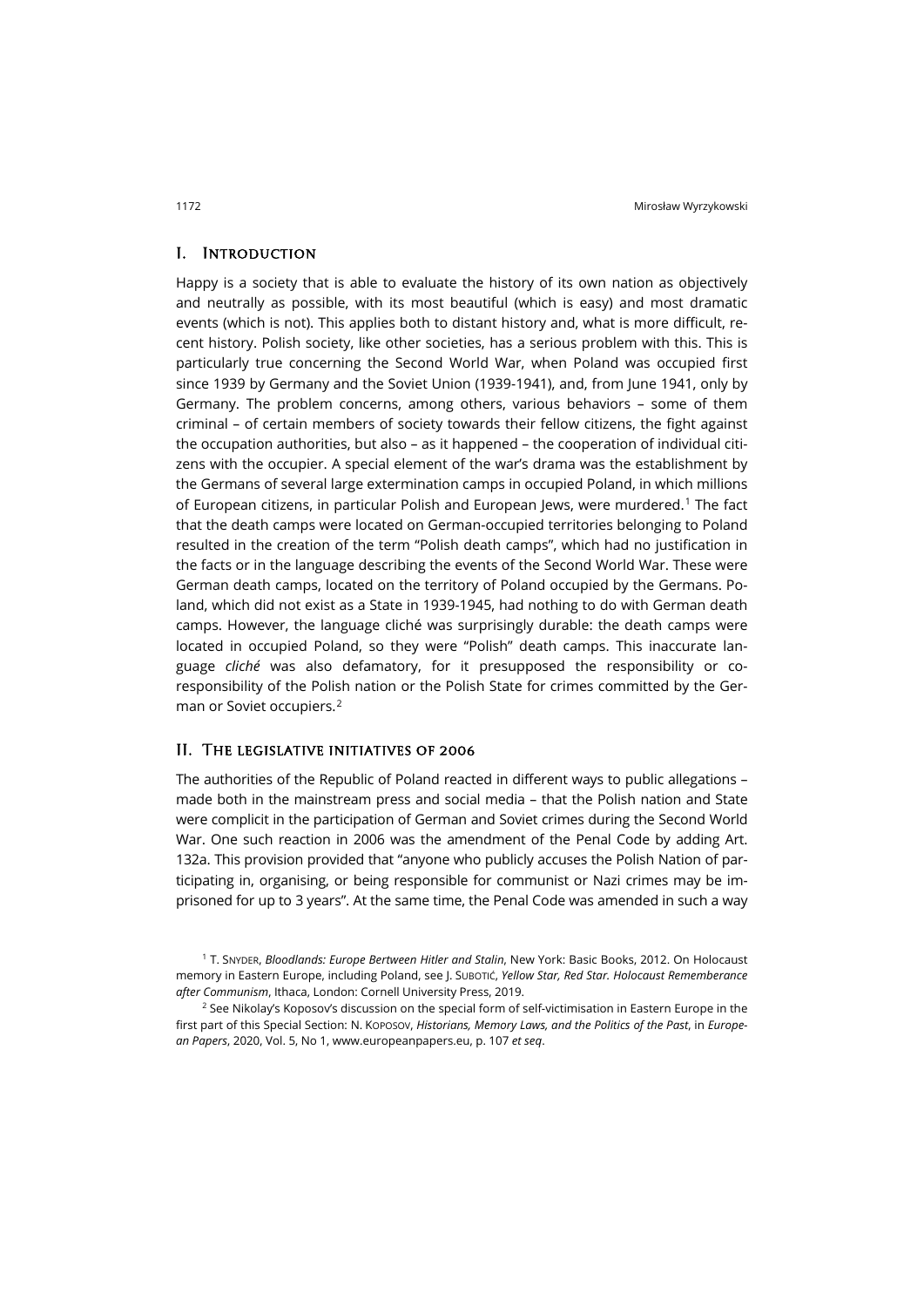that not only Polish citizens, but any person could be liable for slander, regardless of the provisions in force in the place where the crime was committed.[3](#page-2-0)

The justification for the 2006 Penal Code's amendment – a provision that was originally contained in the Act on the Institute of National Remembrance (IPN), and was then transferred to the penal code by the Senate – highlighted the necessity of prosecuting slander, because: "very often in the international arena we witness false accusations directed against both the Nation and Polish citizens about alleged help or collaboration with criminal regimes – Nazi and communist. The proposed change is to equip the Institute of National Remembrance with new tools aimed at improving and accelerating the prosecution of such crimes and defending historical truth".[4](#page-2-1) It is interesting that there is no reference to the notion of "Polish death camps" in the explanatory memorandum to this draft legal regulation. The explanation is simple – the parliamentary legislative initiative (20 members of the League of Polish Families) was a reaction to the publication of Tomasz Gross's book *Neighbors* describing the crime committed in 1941 in Jedwabne.[5](#page-2-2) The inhabitants of the village of Jedwabne, under the supervision of the German authorities occupying the territory of Poland, took part in the murder of about 300 neighbors of Jewish origin. This was the reason why this initiative was named "lex Gross" in journalism, including legal journalism.[6](#page-2-3)

The Ombudsman contested the Act's constitutionality before the Constitutional Tribunal by alleging that legislators violated Art. 54, para. 1, of the Polish Constitution, which guarantees to everyone the freedom to express opinions, to acquire and to disseminate information, as well as Art. 73 of the Constitution which guarantees to everyone the freedom of artistic creation and scientific research as well as dissemination of the fruits thereof, the freedom to teach and to enjoy the products of culture. The Ombudsman linked the violation of the aforementioned constitutional provisions with the violation of the principle of proportionality in the operation of public authority (Art. 31, para. 3, of the Constitution). The Ombudsman further argued that the regulation contained in the Criminal Code may lead to a situation in which awareness of the threat of criminal sanctions will produce the effect of refraining from public statements and sci-

<span id="page-2-0"></span><sup>3</sup> See K. WIERCZYŃSKA, *Act of 18 December 1998 on the Institute of National Remembrance – Commission for the Prosecution of Crimes against the Polish Nation as a Ground for Prosecution of Crimes against Humanity, War Crimes and Crimes against Peace*, in *Polish Yearbook of International Law*, 2017, p. 275 *et seq.*; I.C. KAMIŃSKI, *Kontrowersje prawne wokół przestępstwa polegającego na pomawianiu narodu o popełnienie zbrodni*, in *Problemy Współczesnego Prawa Międzynarodowego, Europejskiego i Porównawczego*, 2010, p. 5 *et seq.*

<span id="page-2-1"></span><sup>4</sup> Poselski projekt ustawy o zmianie ustawy o Instytucie Pamięci Narodowej – Komisji Ścigania Zbrodni przeciwko Narodowi Polskiemu oraz o zmianie niektórych innych ustaw, druk 334 (Parliamentary print no. 334/V kad.).

<span id="page-2-2"></span><sup>5</sup> T. GROSS, *Neighbors: The Destruction of the Jewish Community in Jedwabne, Poland*, Princeton: Princeton University Press, 2001.

<span id="page-2-3"></span><sup>6</sup> I.C. KAMIŃSKI, *Kontrowersje prawne wokół przestępstwa polegającego na pomawianiu narodu o popełnienie zbrodni*, cit., p. 7.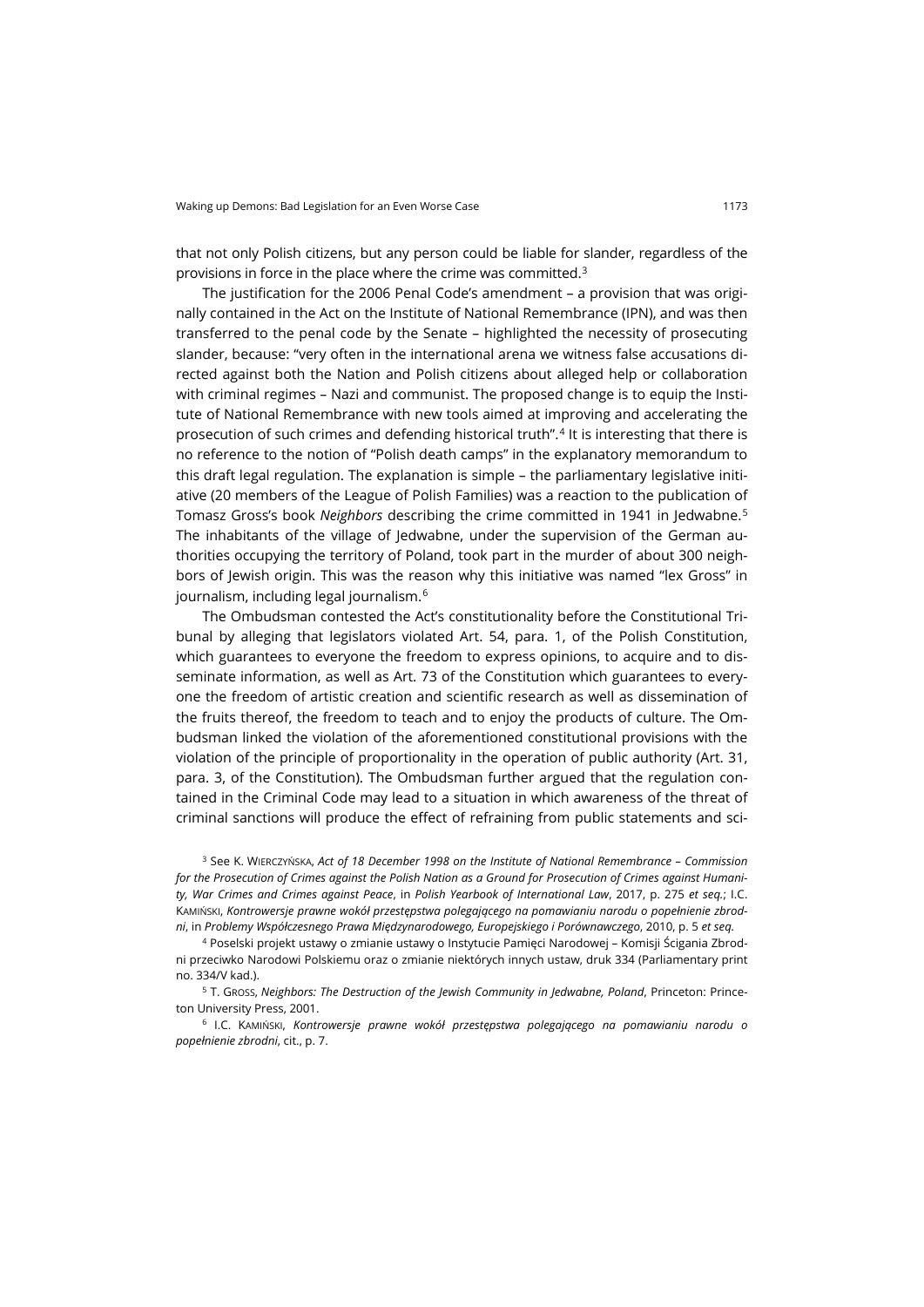entific research on communist and Nazi crimes, which may lead to the limitation of public debate on the recent history of Poland.[7](#page-3-0)

In its ruling in 2008, the Constitutional Tribunal did not assess the compliance of the contested provisions against freedom of speech and freedom of scientific research and artistic creation as enshrined in the Constitution. Instead, the Trubunal found procedural violations in the legislative process, which it found was a sufficient reason for rendering the relevant provisions unconstitutional. The procedural violations consisted in the introduction of a provision to the penal code which was not subject to the full legislative procedure required to incorporate changes to the codes, but was added to the penal code at the last stage of legislative work (an amendment of the Senate approved by the Seim). $8$ 

## III. The 2018 amendments to the Act on the Institute of National **REMEMBRANCE**

Twelve years after the 2008 Constitutional Tribunal's decision concerning the 2006 amendments, the issue of accusing the Polish Nation of committing a specific type of crime has again become the subject of legislative work. In January 2018, a law amending the Act on the Institute of National Remembrance came into force, which introduced a new crime to the act, punishable by imprisonment of up to three years: publicy and falsely "attributing responsibility or co-responsibility to the Polish Nation or to the Polish State for the crimes committed by the German Third Reich" as specified in the Charter of the International Military Court or "for any other crimes that are crimes against peace, crimes against humanity or war crimes, or who otherwise glaringly trivializes the responsibility of their actual perpetrators" (Art. 55, let. a). The amendment further expanded the list of crimes covered by the Act on the Institute of National Remembrance to "crimes of Ukrainian nationalists and members of Ukrainian formations collaborating with the German Third Reich" (Art. 1, let. a) and labelled as genocide crimes committed by "Ukrainian nationalists" against Polish citizens on the territory of Volhynia and eastern Lesser Poland (Art. 2).[9](#page-3-2)

The similarity begins and ends with the fragment of the regulation which concerns Nazi or communist crimes and extends responsibility to all persons, regardless of nationality and place of residence, who committed the crime.

Let us therefore consider the differences between the 2006 Act and the 2018 Act, which are both formal in nature and are primarily related to the scope and substance of the 2018 Act.

<sup>7</sup> Substantation of the Appeal of the Ombudsman of 15 January 2007, RPO-545868-II-06/ST.

<sup>8</sup> Constitutional Tribunal, judgment of 19 September 2008, K5/07.

<span id="page-3-2"></span><span id="page-3-1"></span><span id="page-3-0"></span><sup>9</sup> See P. GRZEBYK, *Amendements of January 2018 to the Act on the Institute of National Rememberance – Commission for the Prosecution of Crimes Against the Polish Nation in Light of International Law*, in *Polish Yearbook of International Law*, 2017, p. 287 *et seq.*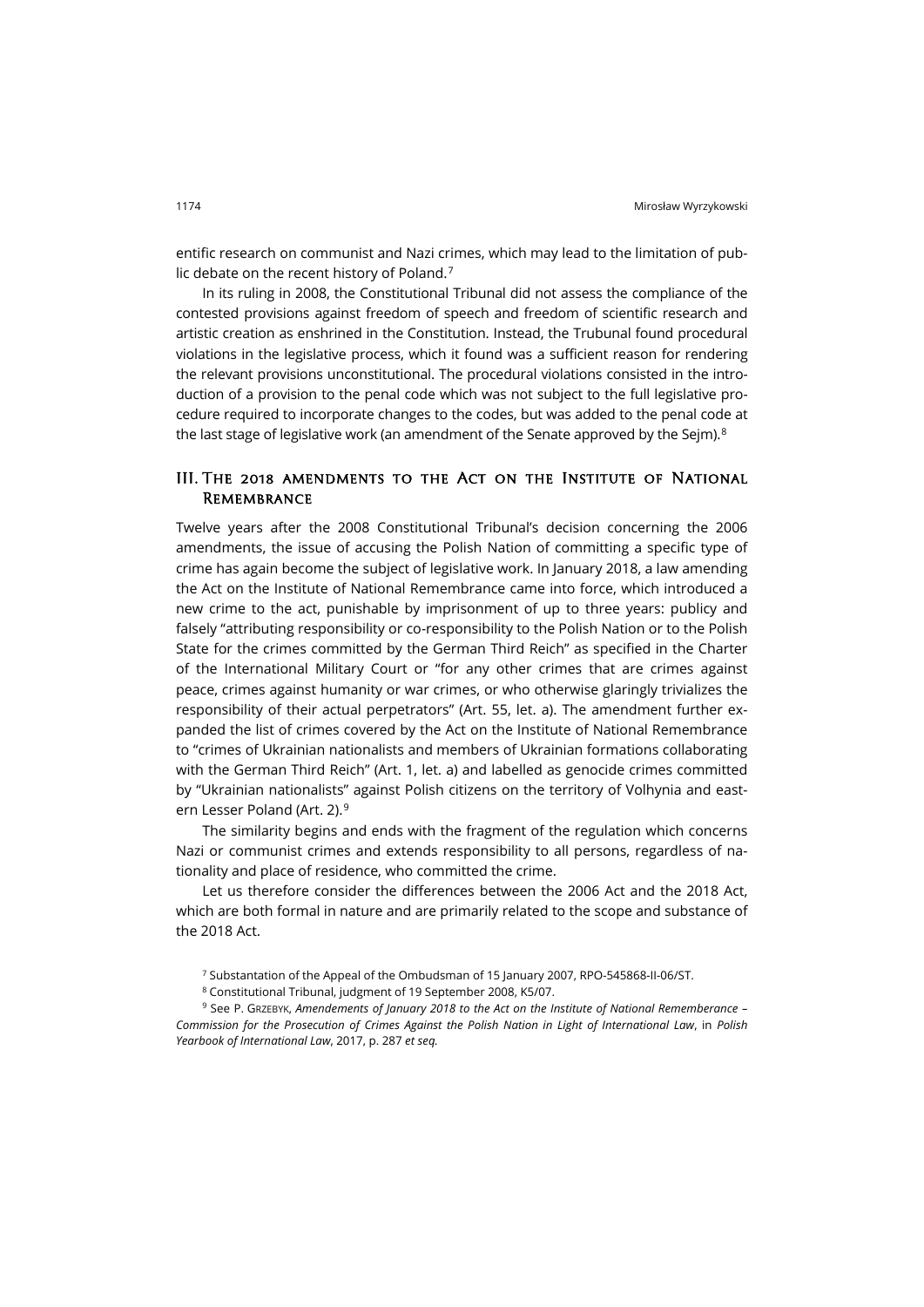First of all, the 2018 Act, which is the subject of the current legal and political controversy, provides for criminal liability for the crimes specified in it, but does not, as in the previous Act, change the Penal Code. Legislators seem to have learned a lesson from the previous regulation and, by decodifying the penal code once again, amended the Act on the Institute of National Remembrance and other acts, and not the Penal Code.

Secondly, although the original proposal was drafted by a group of parlimentarians, the final draft of the 2018 law was delivered to Parliament by the government. Indeed, the government took over the parliamentarian's initiative and extended the scope of the proposed regulation. The government's legislative initiative is related to the need for meeting requirements related to, among others, justifying the need for the proposed change in the existing legislation, subjecting the draft legislation to interministerial agreements, and indicating the effects of regulations and other requirements aimed at, among others, reducing the initial level of irrationality and unconstitutionality of the legislative initiative.

Thirdly, the drafters changed the scope of the IPN's tasks, by specifying in Art. 1, para. 1, of the 2018 Act which provides for the recording, collection, storage, preparation, security, access to and publication of documents of security authorities of the Polish State, which have been created and collected from 22 July 1944 to 31 July 1990. Importantly, that article also addresses access to and publication of documents of security authorities of the Third German Reich and the Union of Soviet Socialist Republics "concerning crimes on the persons of Polish nationality or Polish citizens of other nationalities committed between 8 November 1917 and 31 July 1990: Nazi crimes; communist crimes; crimes commited by the Ukrainian nationalists and the members of Ukrainian formations collaborating with the Third German Reich as well as other crimes constituting crimes against peace, humanity or war crimes".

The legislators defined the above-mentioned notion of "crimes committed by Ukrainian nationalists and members of Ukrainian formations collaborating with the Third German Reich" as:

"acts committed by Ukrainian nationalists between 1925 and 1950, consisting in the use of violence, terror or other forms of human rights violations against individuals or groups of people. The crime of Ukrainian nationalists and members of Ukrainian formations collaborating with the Third German Reich means also participation in the extermination of the Jewish population and genocide against the citizens of the Second Republic of Poland in the areas of Volhynia and Malopolska".[10](#page-4-0)

Fourthly, the legislature introduced the concept of protection of the good name of the Polish Nation, but also added the protection of the good name of the Polish State, in

<span id="page-4-0"></span> $10$  Malopolska Wschodnia was a geographical and administrative term describing the part of the territory of Poland in the years 1918 and 1939 in the the east-south part of Poland.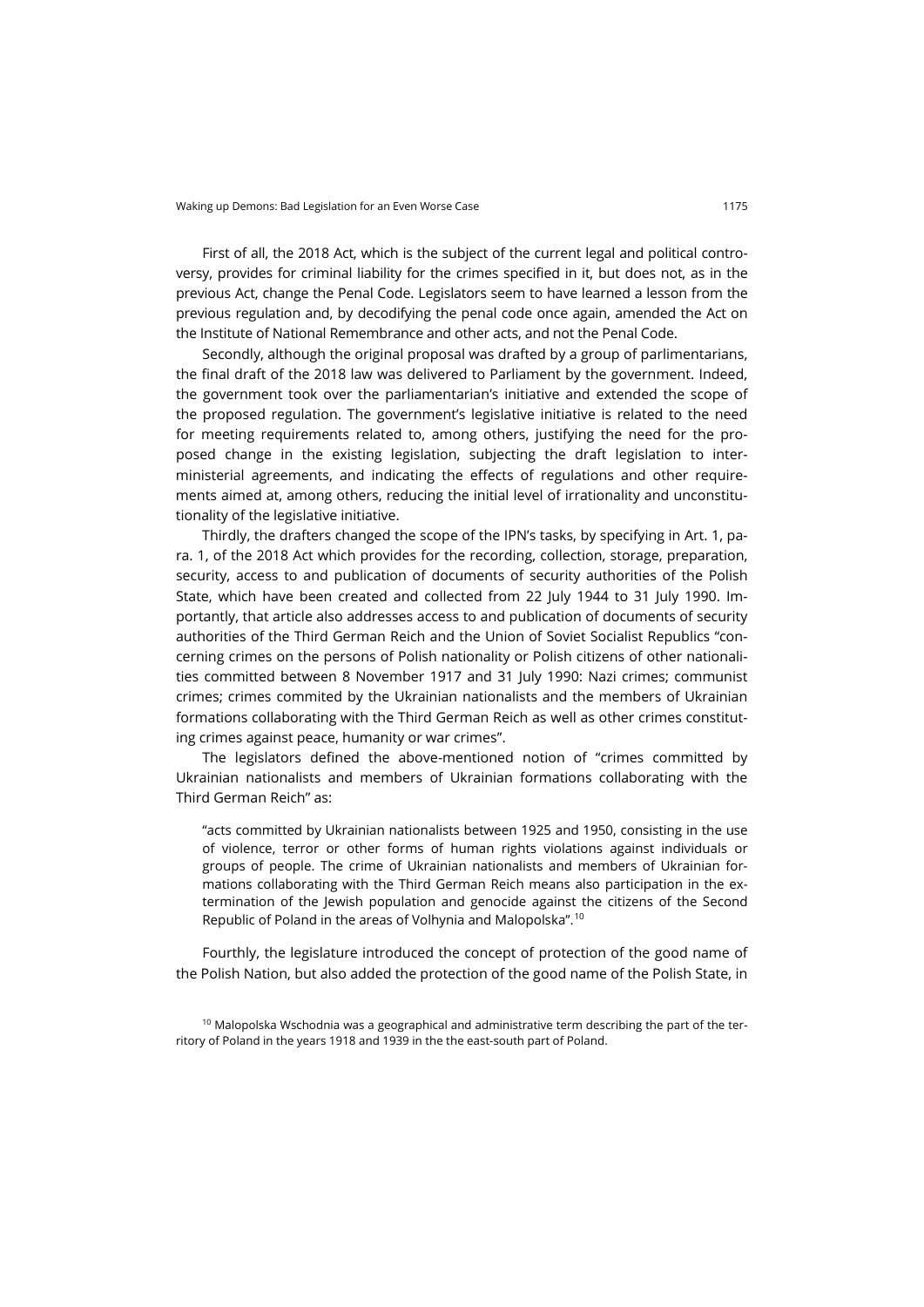such a way that the provisions of the Act of 23 April 1964 concerning the protection of personal rights are applicable to the protection of the good name of the Republic of Poland and the Polish Nation. A legal claim for the protection of the good name of the Republic of Poland or the Polish Nation may therefore be brought by a non-governmental organisation within the scope of its statutory tasks. In this case, the State Treasury shall be entitled to compensation or reparation. Legal claims for the protection of the good name of the Republic of Poland or the Polish Nation may also be brought by the Institute of National Remembrance, which has judicial capacity in these matters. This regulation applies regardless of which state law is applicable, and therefore in fact extends the scope of application to the whole world.

Fifthly, and this is particularly important from the standpoint of the Constitutional Tribunal's decision analyzed in the following sections, a new type of offence has been introduced into the system of Polish law, stipulating that whoever publicly and contrary to the facts attributes to the Polish Nation or the Polish State responsibility or coresponsibility for Nazi crimes committed by the Third German Reich as defined in Art. 6 of the Charter of the International Military Tribunal annexed to the International Agreement on the Prosecution and Punishment of the Basic War Criminals of the European Axis, signed in London on 8 August 1945, or for other crimes constituting crimes against peace, humanity or war crimes, or otherwise grossly diminishes the responsibility of the actual perpetrators of these crimes, shall be subject to a fine or imprisonment for up to three years (Art. 55, let. a) of the Act).

Legislators did not, as before, use the notion of "slander" but introduced the notion of "imputation". It is important to mention that under the Penal Code the notion of slander is known, especially in connection with the crime of defamation (Art. 212 of the Penal Code). Established jurisprudence allows for a relatively precise definition of the term, thus limiting the risk of abuse of a norm of criminal law in the process of its application. However, criminal law does not know the notion of "imputation".

The 2018 Act, in order to determine the essence of the crime, refers to the Charter of the International Military Tribunal. Art. VI of the Charter defines the notions of crimes against peace, war crimes and crimes against humanity.

A crime against peace, as defined in the Nuremberg Charter, is "the planning, preparation, initiation or conduct of a war of aggression or war in violation of international treaties, agreements or guarantees, or complicity in a plan or collusion to commit one of the acts mentioned". The Nuremberg Charter further defines war crimes as:

"violations of laws and customs of war. Such violation shall include, but is not be limited to, the murder, wrongful handling or deportation for forced labour or other purposes of the civilian population in or from the occupied territory, the murder or wrong handling of prisoners of war or persons at sea, the killing of hostages, the robbery of public or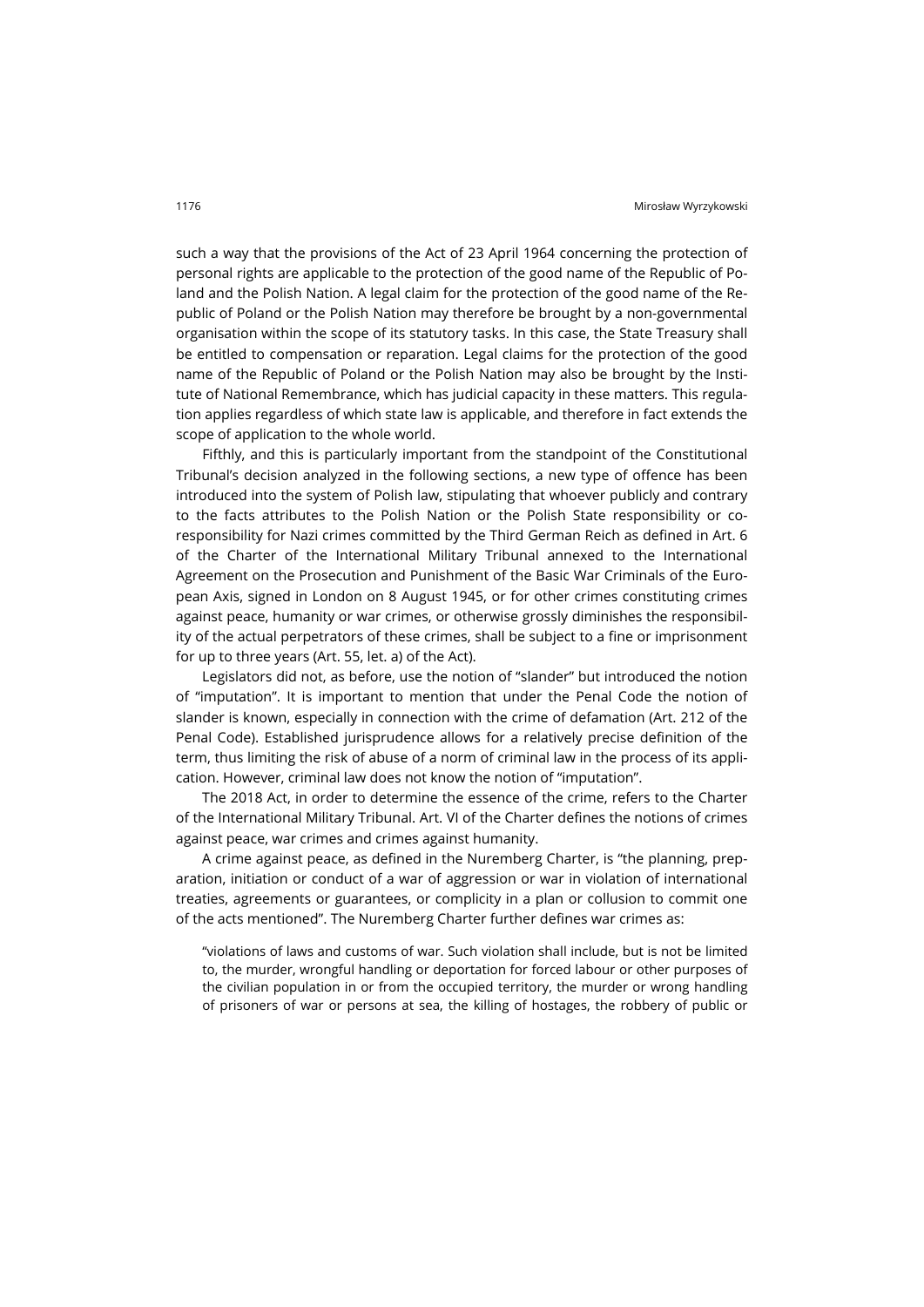private property, the thoughtless demolition of settlements, towns and villages or the havoc not justified by the necessity of war".<sup>[11](#page-6-0)</sup>

Finally, crimes against humanity, as defined in the Nuremberg Charter, comprise "murder, extermination, enslavement, deportation and other inhuman acts committed against any civilian population before or during war or persecution for political, racial or religious reasons in connection with the committment of any crime within the jurisdiction of, or in connection with the competence of the Tribunal, whether consistent with or contrary to the law of the country in which the crime was committed".

Furthermore, the Nuremberg Charter provided that "leaders, organisers, instigators and accomplices participating in or complicit in the formulation or implementation of a common plan, or in a conspiracy to commit any of the above crimes, are liable for any acts committed by or in connection with the implementation of any such plan".<sup>[12](#page-6-1)</sup>

Sixth, the 2018 Act allows for the possibility of committing an act of imputation of responsibility or co-responsibility for the aforementioned crimes to the Polish Nation or the Polish State as an unintentional act. In such a case, the perpetrator of the act shall also be subject to a fine or a penalty of restriction of liberty. Moreover, the judgment for the crime described above is to be made public by law.

Seventh, the Act stipulates that liability for the crimes referred to in Arts 55 and 55, let. a), is not only borne by natural persons, but also extends to "collective entities". A collective entity is a legal entity as well as an organisational unit without legal personality, to which other provisions grant legal capacity; at the same time, the State Treasury, territorial self-government units and their associations are not considered as collective entities. Moreover, a collective entity is also a commercial company with Treasury shareholding, a local government unit or an association of such units, a capital company in an organisation, an entity in liquidation and an entrepreneur who is not a natural person, as well as a foreign organisational unit. The Act also envisages the responsibility of the collective entity for: *1*) acting on behalf of or in the interest of the collective entity in the framework of a power or obligation to represent it, to make decisions on its behalf or to exercise internal control, or if this power or obligation is exceeded or not fulfilled; 2) be allowed to act as a result of the exceeding of rights or failure to fulfil obligations by the persons mentioned above; *3*) acting on behalf of or in the interest of a collective entity, with the consent or knowledge of the aforementioned person; *4*) being an entrepreneur who directly cooperates with a collective entity to achieve a legitimate aim, if the conduct has resulted or could have resulted in the conduct of the entity.

Eighth, the 2018 Act contains an exception stating that anyone attributing responsibility or co-responsibility for acts specified in Art. 55, let. a), of the Act on the Institute of

<span id="page-6-1"></span><span id="page-6-0"></span><sup>11</sup> Charter of the International Military Tribunal of 8 August 1945, reproduced in UN Doc. A/CN.4/5 (1949), p. 4.

<sup>12</sup> *Ibid*.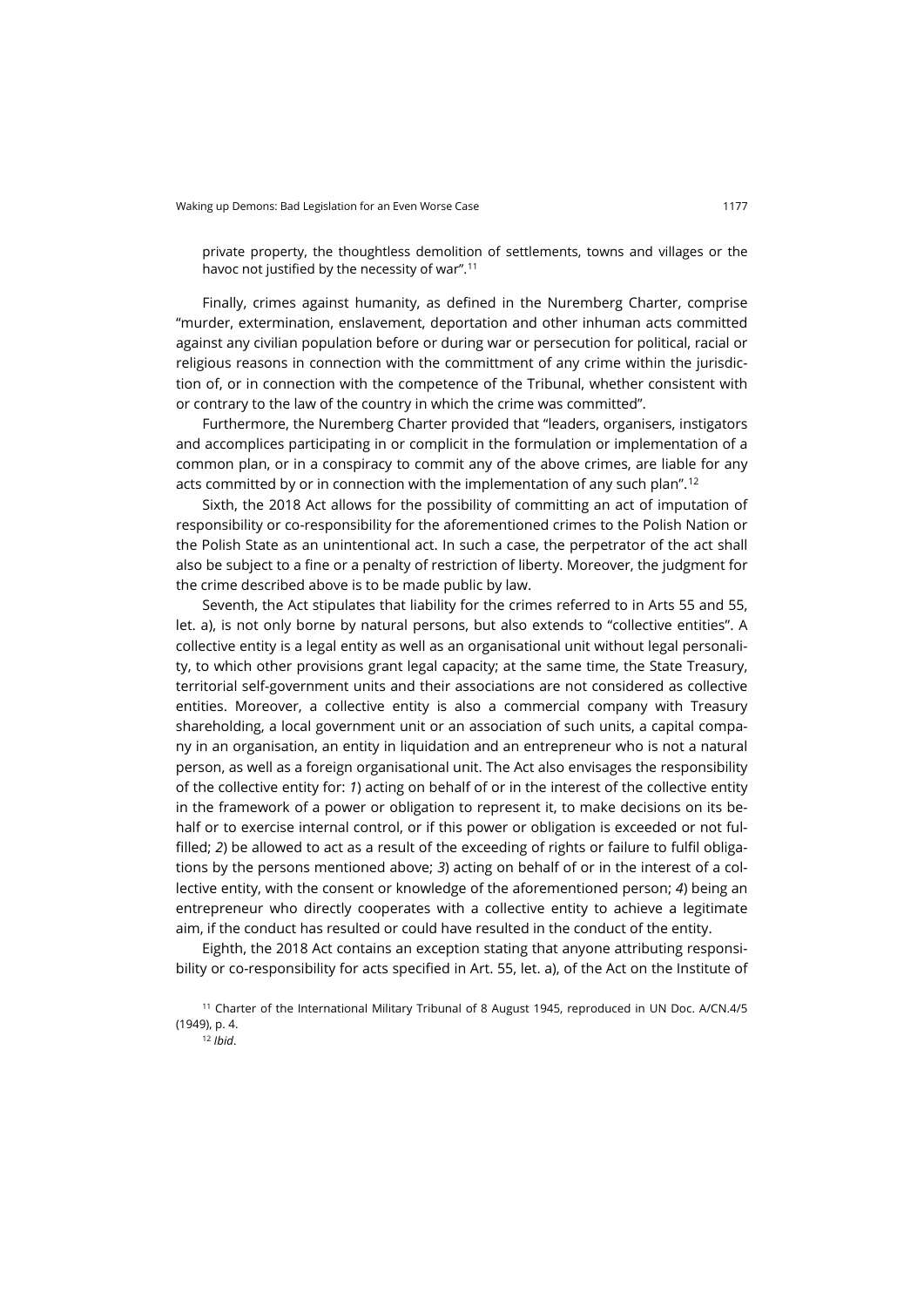National Remembrance to the Polish Nation or the Polish State does not commit a crime if they act within the framework of artistic or scientific activities.

Moreover, in the course of legislative work, two new elements of regulation were added, which were not included in the draft Act. Firstly, the Act changed the scope of activity of the INP by specifying in its Art. 1, para. 1, that it regulates the recording, collection, storage, preparation, security, access to and publication of documents of state security authorities created and collected from 22 July 1944 to 31 July 1990 as well as of security authorities of the Third German Reich and the Union of Soviet Socialist Republics "concerning persons of Polish nationality or Polish citizens of other nationalities committed in the period from 8 November 1917 to 31 July 1990", Nazi crimes, communist crimes, crimes of Ukrainian nationalists and members of Ukrainian formations collaborating with the Third German Reich, other crimes constituting crimes against peace, humanity or war crimes. Secondly, the law introduces a definition of the crimes of Ukrainian nationalists and members of Ukrainian formations collaborating with the Third German Reich.

#### IV. Submitting the 2018 Act to the Constitutional Tribunal

The Act of 26 January 2018 amending the Act on the IPN was signed by the President of the Republic of Poland on 12 February 2018 and published on 14 February 2018. The Act entered into force on 1 March 2018.

On the day the Act was published, the President of the Republic of Poland submitted a request to the Constitutional Tribunal to examine its constitutionality in the following terms:

*1*) whether Art. 55, let. a), of the Act meets the requirement of Art. 2 of the Constitution (democratic State ruled by law) and Art. 42, para. 1, (principles of criminal responsability), in conjunction with Art. 31, para. 3, (proportionality) and Art. 54, para. 1, (freedom of expression), in conjunction with Art. 31, para. 3, (proportionality) of the Constitution, *i.e.* the constitutionality of criminal liability of up to three years imprisonment for acts specified in that provision, and

*2*) Art. 1, point (a), as replaced by the following Art. 1, let. a), third indent, in the part covering the words "Ukrainian nationalists" and Art. 2, let. a), in the part covering the words "Ukrainian nationalists" and the words "and Eastern Małopolska" in Art. 2 (democratic State ruled by law) and Art. 42, para. 1, (principles of criminal responsability) in conjunction with Art. 31, para. 3, (proportionality) of the Constitution.[13](#page-7-0)

The President challenged the amendment to the Act on the Institute of National Remembrance before the Constitutional Tribunal using his constitutional power to request the examination of the constitutionality of the Act (Art. 191, para. 1, in conjunction with Art. 188 of the Constitution).

<span id="page-7-0"></span><sup>13</sup> See the request of the President of 14 February 2018, case K1/18, available a[t ipo.trybunal.gov.pl](https://ipo.trybunal.gov.pl/ipo/view/sprawa.xhtml?&pokaz=dokumenty&sygnatura=K%201/18).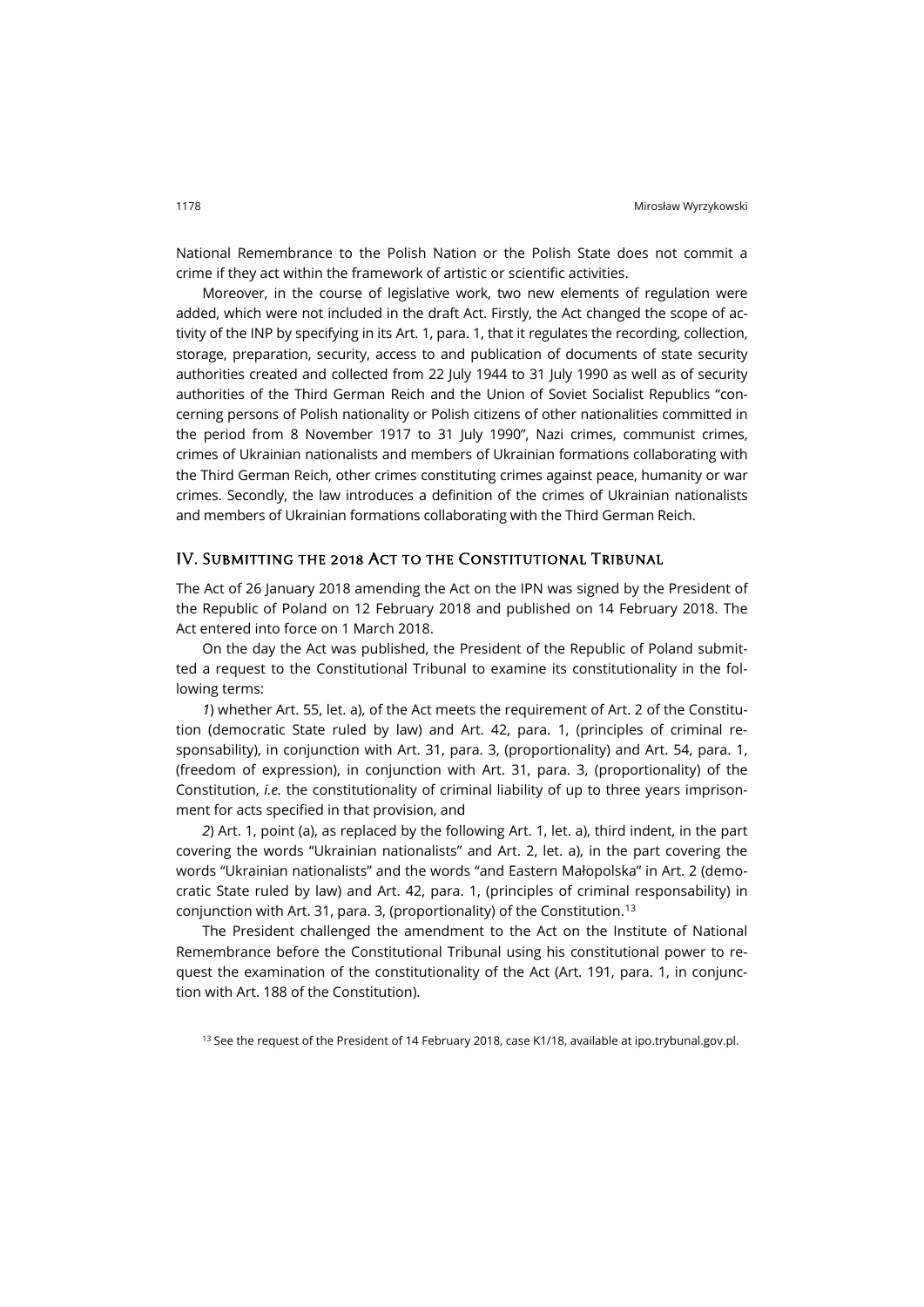One of the most significant circumstances is that the request was made two days after the President signed the law. The weight of the arguments suggesting the violation of constitutional norms by the legislators is such that it is difficult to imagine that they were formulated within a dozen or so hours between the signing of the law and sending the request for control of its constitutionality. The President's control of constitutionality prerogative is well-known to both lawmaking bodies and public opinion. The Chancellery of the President monitors all legislative work on an ongoing basis, in particular through the prism of its constitutionality. Constitutional compliance analyses are carried out at each drafting stage from the start of the legislative process. The deadline of 21 days for signing a law (or applying a constitutional veto or political veto) set out in Art. 122, para. 2, is a regulation that creates temporary and situational premises, in the form of possible consultations and analyses, for the final reflection preceding the President's decision.

The President, as one of the guardians of the Constitution, has the duty to give the fullest effect to the essence of the constitutional order and has a number of measures at his disposal to discharge this duty. The analysis of the constitutionality of the laws submitted to the President for signature is one of the most representative tasks of the President under this heading. In doing so, the office of the President has various instruments at its disposal, which the Constitution defines in terms of substance, gradation and order of application. One of these instruments is the proposal to review the constitutionality of laws before they are signed (known as preventive control of constitutionality). Its application is intended to prevent the occurrence of irreversible consequences stemming from an unconstitutional law, and from the consequences of a potential statement of unconstitutionality in the form of e.g. resumption of proceedings or claims for compensation for illegal activities of public authorities.

Once again, it is significant that the President has not used his powers to refer the law to the Constitutional Tribunal in the form of preventive control. After all, the nature and burden of the arguments indicating the incompatibility of the challenged provisions with the indicated constitutional norms (patterns of control of constitutionality) is so serious that it raises a question about the rationality of the internal decision-making process concerning the control of constitutionality of law by the President.

It should be assumed that, prior to the signing of the law, there were no serious doubts as to the constitutionality of the law to warrant referral to the Court. However, several hours after the signing of the law, there was no longer any doubt that the law was unconstitutional. The President was confident that Parliament violated the Constitution. The courtesy formulae in the text of the motion for control of the constitutionality of the law ("emerging doubts about the scope […] of application", "may raise doubts") do not change either the content or the pronunciation of the motion of the President. After all, in the part constituting the essence of the motion, the President uses the wording: "I accuse this law of incompatibility of the indicated statutory norms with the indicated constitutional norms". Doubts may be raised before signing, and if these doubts are sufficiently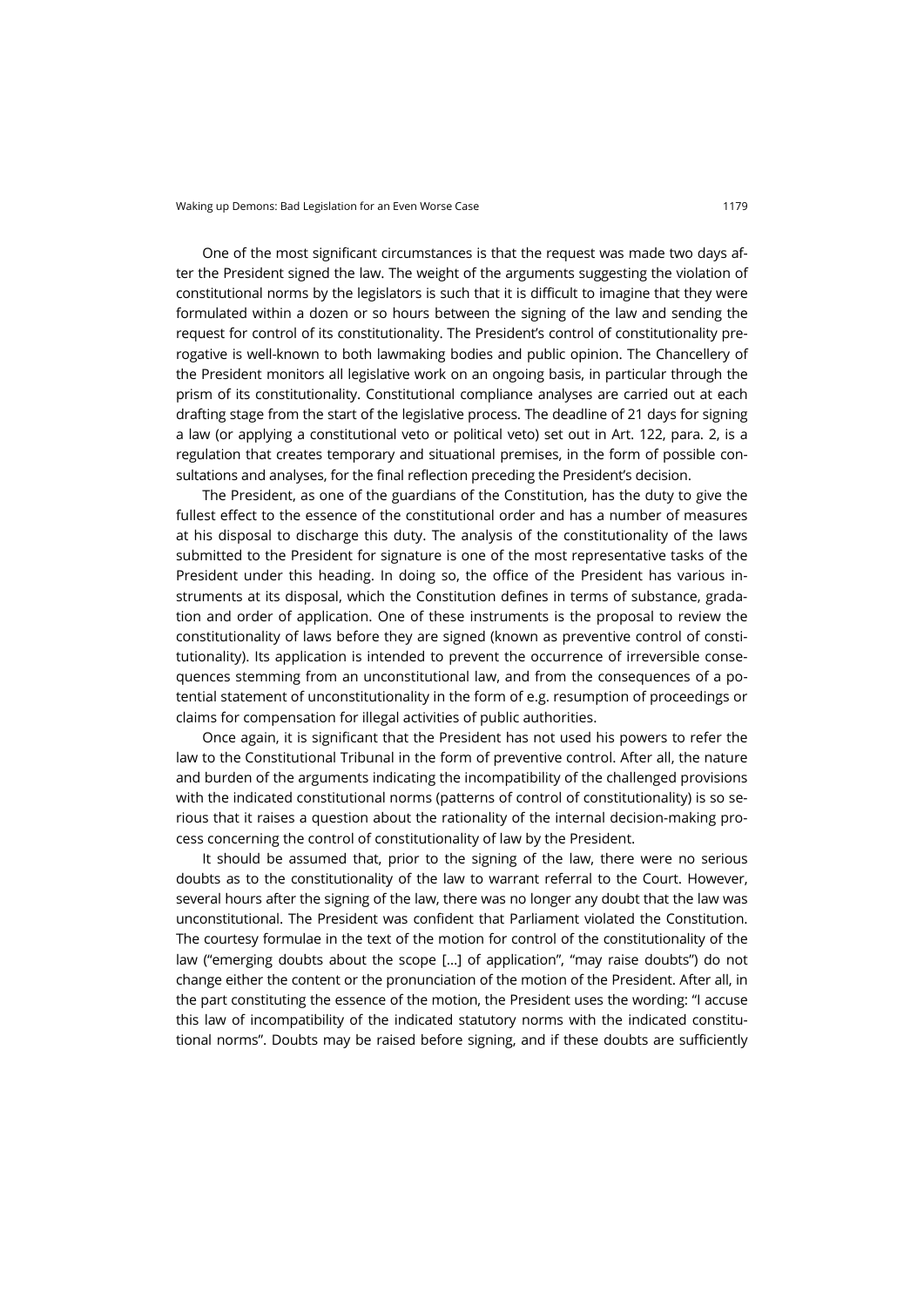justified, the President has no other option, from the perspective of the Constitution, than to submit a motion to the Constitutional Tribunal by way of preventive control of the constitutionality of laws. After all, during the several dozen hours between the signing of the law and the sending of the motion to the Tribunal, no new circumstances arose which would justify a motion of the President in the mode of follow-up control. Moreover, at the time the motion was submitted to the Tribunal, the Act had not yet entered into force, and by not applying it, it could not cause any situations that would indicate that during its application doubts arose as to its constitutionality. No new circumstances, unknown at the time of signing the law, have arisen either. During these hours, the jurisprudence of the Constitutional Tribunal or the Supreme Court, quoted in the motion, did not change, nor was there any judgment of the European Court of Human Rights, which was not known or binding at the time of the act's signing.

There would have to be other compelling reasons why the President has set in motion a mechanism to control the constitutionality of the law in a way that deviates from its essence, which is enshrined in the Constitution. Such a conclusion is also indicated by the justification of the motion, which disqualifies the constitutionality of results of the legislator.

Two days after the signing of the Act, the President of the Republic of Poland had no constitutional doubts: the challanged norms are unconstitutional. The argumentation of the motion, in the form of a confrontation of the provisions of the Act with the constitutional models, leaves no doubt that, in the President's opinion, the indicated provisions of the law grossly violated the Constitution. The President's argumentation in the motion submitted to the Constitutional Tribunal complains of a lack of "decent legislation" in the field of criminal law in line with the established jurisprudence of the Constitutional Tribunal; unacceptable use of evaluation terms; inability to determine the meaning of terms used by the legislator by way of binding rules of law interpretation; irrationality of extending the scope of the unlimited protective principle (allowing for the extraterritorial prosecution of offenders); breach of the standard of required caution in the event of extending the scope of penalisation to unintentional acts; the "cascading" use of evaluation terms by the legislator to define the features and essence of a criminal act, which prevents proper decoding of the criminal norm (the President politely formulates "may cause difficulties"), and which is a deadly sin of criminal law regulations; blatant violation of the principle of proportionality as one of the most important constitutional principles, both in terms of blatant criminal sanctions and blatant violation of freedom of speech, clearly creating a whole mechanism causing a "freezing effect" on public debate, and access by the public to information.

As if that were not enough, the Act uses concepts unknown to the legal system, but what is more – impossible to define precisely. For example: "Eastern Małopolska" and the motion of the President: "[T]he sanctioning norm, reconstructed from Article 55 in conjunction with Article 1.1.1.a third indent and Article 2a of the Act on the Institute of National Remembrance, does not meet the standard resulting from the principle of *nul-*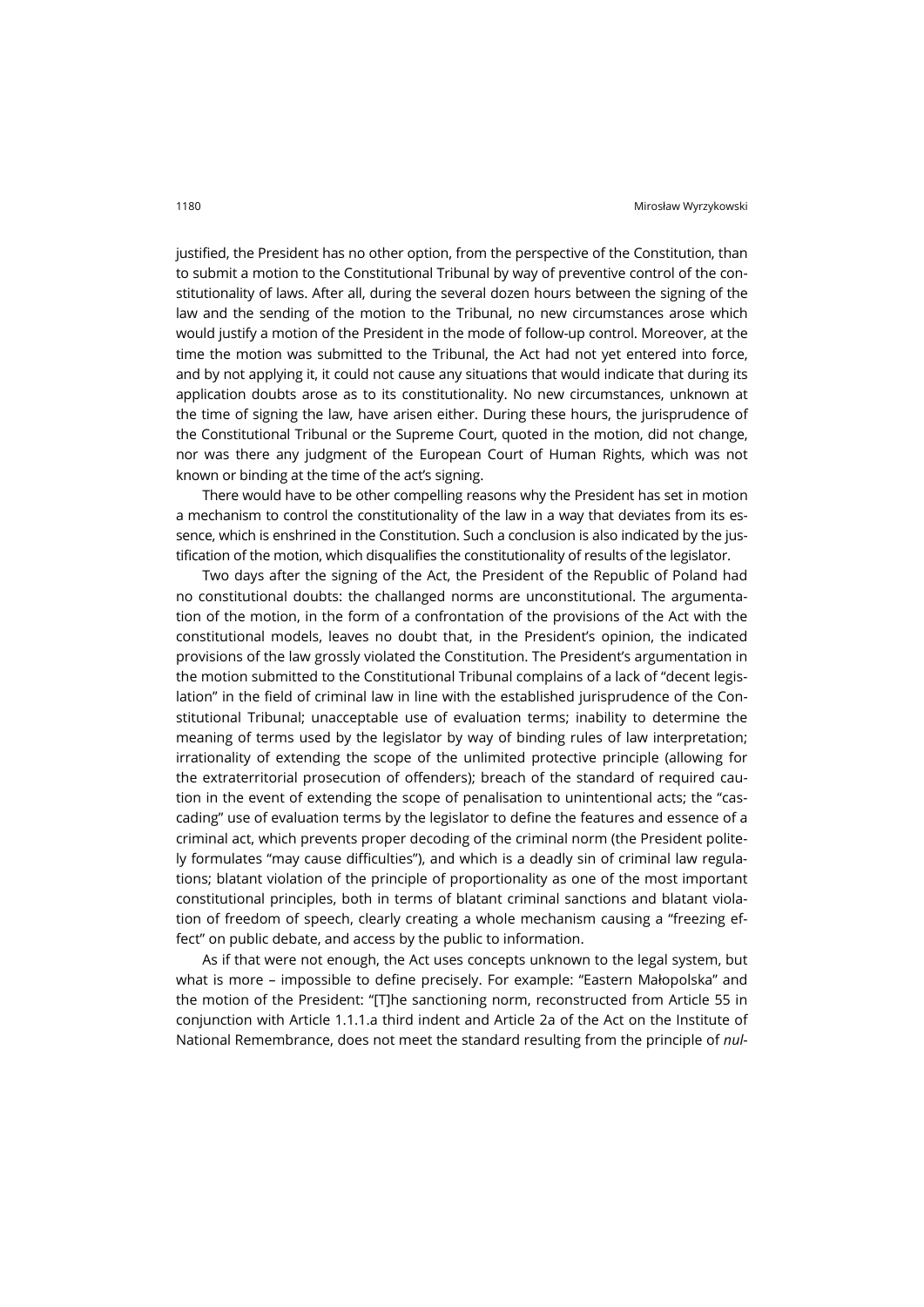*lum crimen sine lege* [...] Precise delimitation of the borders of Eastern Małopolska is necessary for a comprehensive identification of the type of a prohibited act". However, it is impossible to precisely define the borders of Eastern Malopolska, even for the Sejm of the Republic of Poland.

One more quotation from the motion of the President is in order: "[F]ailure to define precisely the notion of 'Ukrainian nationalists' may lead to freedom of interpretation of the type of prohibited act under Art. 55 of the Act on the Institute of National Remembrance, which goes far beyond the framework permitted by the requirement of specificity of criminal law norms". A more serious accusation is difficult to find. And yet, all this could have been easily avoided if the President had not signed the law and sent it to the Constitutional Tribunal in the mode of preventive control of the constitutionality of law.

The argumentation of the President's motion was fully supported by the Ombudsman, who joined the proceedings before the Constitutional Tribunal. Two other participants in the proceedings, the Sejm and the Prosecutor General, expressed a view on the full compliance of the challenged provisions with the Constitution.<sup>[14](#page-10-0)</sup>

#### V. The amendments in practice

Following the entry into force of the amendment to the Law on the Institute of National Remembrance, a lively debate has begun, both in Poland and internationally.[15](#page-10-1) It should be remembered that in the justification of the January 2018 amendment, the most important source of the proposed regulation was to be situations when the terms "Polish death camps", or "Polish concentration camps" appeared in public circulation. Such statements, contrary to historical truth, cause significant results, harm the good name of the Republic of Poland and the Polish Nation and have a destructive effect on the image of the Republic of Poland, especially abroad. In order to protect these values in criminal law, the legislator is to introduce a new type of crime (Art. 55, let. a), extending the scope of criminalisation to include unintentional acts. The existing measures in the form of reactions of Polish citizens, non-governmental organisations or the use of diplomatic means of intervention have been ineffective. In this state of affairs "it is necessary to create effective legal tools allowing to conduct a persevering and consistent historical policy of the Polish authorities in the field of counteracting counterfeiting of

<span id="page-10-0"></span><sup>14</sup> See the opinion of the Prosecutor General of 20 March 2018, case K1/18, available at [ipo.trybunal.gov.pl](https://ipo.trybunal.gov.pl/ipo/view/sprawa.xhtml?&pokaz=dokumenty&sygnatura=K%201/18).

<span id="page-10-1"></span><sup>15</sup> See for example M. BUCHOLOC, *Commemorative Lawmaking: Memory Frames of the Democractic Backsliding in Poland After 2015*, in *Hague Journal on the Rule of Law*, 2018, p. 85 *et seq.*; A. GLISZCZYŃSKA-GRABIAS, G. BARANOWSKA, A. WÓJCIK, *Law-Secured Narrative of the Past in Poland in Light of International Human Rights Law Standards*, in *Polish Yearbook of International Law*, 2018, p. 59 *et seq.*; U. BELAVUSAU, A. WÓJCIK, *La criminalisation de l'expression historique en Pologne: la loi mémorielle de 2018*, in *Archives de politique criminelle*, 2018, p. 175 *et seq.*; U. BELAVUSAU, *The Rise of Memory Laws in Poland: An Adequate Tool to Counter Historical Disinformation*, in *Security and Human Rights*, 2019, p. 36 *et seq.*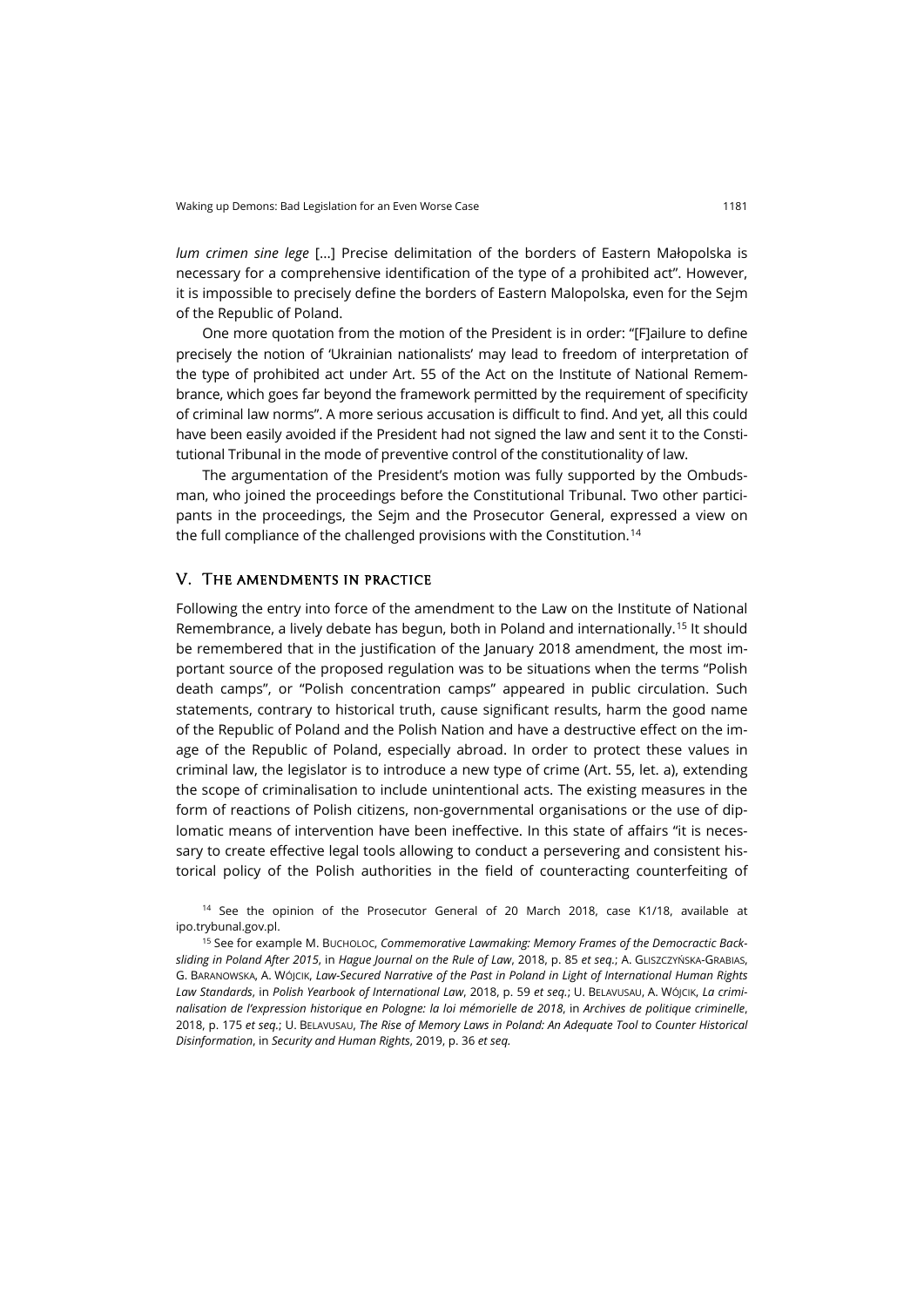Polish history and protection of the good name of the Republic of Poland and the Polish Nation".[16](#page-11-0) Due to the official explanatory memorandum of the bill, this "effective" measure was to be criminalisation of behaviours specified in Art. 55, let. a), of the Act, while the threat of a fine or a penalty of up to three years' imprisonment was to be "adequate to the degree of social harmfulness of this crime and corresponding to current norms on penalties for crimes of a similar nature". At the same time, the scope of criminalisation was extended not only to include acts specified in Art. 55, let. a), committed unintentionally, but the draft amendment to the January amendment assumed:

"the extension of the absolute protection principle resulting from Art. 112 of the Penal Code, according to which the Polish Penal Act applies to perpetrators of crimes that particularly harm Polish interests, regardless of the nationality of the perpetrator and provisions in force at the place where the crime was committed. Considering that potentially many of the offences referred to in the proposed Art. 55a of the Act on the Institute of National Remembrance will be committed abroad, the proposed regulation should be considered necessary to ensure the effectiveness of their prosecution".

An important systemic novelty was to be the regulation concerning the recovery of claims arising from the infringement of the good name of the Republic of Poland and the Polish Nation. Potential legal bases for civil law claims against entities using the term "Polish concentration camps" in the public space may be provisions providing for: a claim for compensation for damage to property; claims for the protection of personal rights, including claims for compensation and claims arising from the press law. In order to ensure that "Polish provisions on the protection of the good name of the Republic of Poland and the Polish Nation apply in any case, regardless of which law is applicable under the Act – Private International Law, it is proposed to add a provision [...] explicitly determining that these are the so-called mandatory provisions".

Immediately after the adoption of the new law on the Institute of National Remembrance in January 2018, the negative reaction of foreign public opinion and top-level political authorities, in particular in Israel and the USA, as well as the outrage of public opinion in Ukraine, were pointed out. Incidentally, the Ministry of Foreign Affairs warned against such a reaction from abroad, noting that, as regards the January amendment, "the justification of the act does not include a discussion of the compliance of the act with the freedom of expression regulated both by the Constitution of the Republic of Poland (Article 54) and the European Convention for the Protection of Human Rights and Fundamental Freedoms".[17](#page-11-1) The freezing effect of the Act was pointed out as a deterrent to researching and debating the co-responsibility of Poles for murdering Jews and looting their property during and immediately after the Second World War,

<span id="page-11-1"></span><span id="page-11-0"></span><sup>&</sup>lt;sup>16</sup> Government draft law amending the Act on the Institute of National Remembrance of 29 August 2016, (druk sejmowy 806)[, orka.sejm.gov.pl](http://orka.sejm.gov.pl/Druki8ka.nsf/0/EA4AD50371FF6D17C12580250039936A/%24File/806.pdf).

<sup>17</sup> Ł. WARZECHA, *Bicz na własne plecy*, in *DoRzeczy*, 19-25 March 2018, [dorzeczy.pl,](https://dorzeczy.pl/tygodnik/59349/bicz-na-wlasne-plecy.html) p. 56.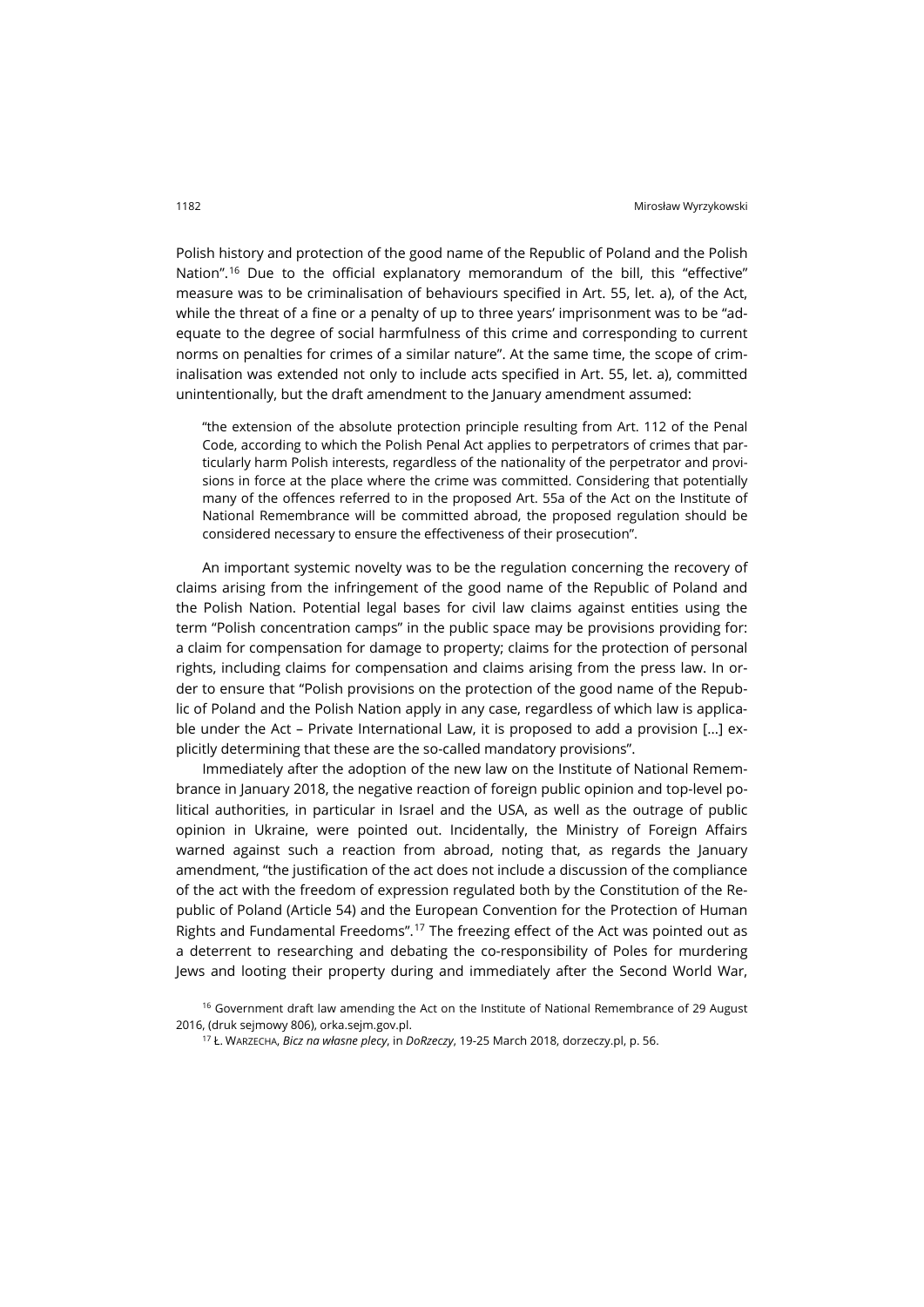deteriorating the reputation of Poland and exposing them to allegations of falsifying the historical truth about the Holocaust. Moreover, "the imposition of criminal sanctions on the possibility of exercising freedom of speech not only reinforces feelings of anti-Semitism and encourages all those who deny the Holocaust, but also damages Poland and its relations with the Jewish community".[18](#page-12-0)

However, the "public debate" signalled by the government as a source of reflection on the senselessness of the January amendment is also a direct and immediate increase in interest in the issue of "Polish death camps" and an increase in the symptoms of anti-Semitism, especially online. Opinion polls and analyses of public statements, which took place immediately after the adoption of the January amendment, indicate an increase in "classical conspiracy anti-Semitism" and the domination of "secondary anti-Semitism", which is characterized by, among others, putting the martyrdom of Poles and the extermination of Jews during the Second World War on an equal footing, or criticizing the behaviour of Israelis towards Poles. What is more worrying, "this anti-Semitism directly appeared in public statements and media reports, where until now anti-Semitic prejudices were rather a taboo subject that excluded the person using such a language from public debate".[19](#page-12-1)

The analysis of online content in the days following the adoption of the January amendment proves that not only was the goal of the novella not achieved, but we were dealing with a phenomenon that the designers probably could not predict, and certainly did not want to cause. Firstly, the frequency of online searches of the phrase "Polish death camp" and "German death camp" has increased nine times in comparison to the period before January 2018. Secondly, the Act "most likely, contrary to the assumptions of its authors, has led to an increase in the number of searches for the phrase". Thirdly, and most generally, the bill, which, in the intention of the initiators, as expressed in the justification for the draft bill, was to limit the use of defective memory codes – paradoxically, it led to an increase in the universality of their use. The number of people searching for the phrase "Polish concentration camps" in Google increased significantly (more than five times as compared to the period preceding the introduction of the Act, while the number of searches for the phrase "Nazi concentration camps" did not increase significantly). Among American, Canadian or British Google search engine users, who until recently most often searched for the term "German death camps", nowadays the search for a faulty memory code dominates: "Polish death camps". The increase in the frequency of using the defective memory code in the world is nine-fold – despite the fact that the per-centage of people searching for information about Nazi death camps has not increased.<sup>[20](#page-12-2)</sup>

<sup>20</sup> *Ibid.*, p. 45.

<sup>18</sup> M. LINZEN, *Keep speech free, keep the history of the Holocaust alive*, i[n www.intjewishlawyers.org](http://www.intjewishlawyers.org/site/Keep-speech-free-keep-the-history-of-the-Holocaust-alive/).

<span id="page-12-2"></span><span id="page-12-1"></span><span id="page-12-0"></span><sup>19</sup> M. BABIŃSKA, M. BILEWICZ, D. BULSKA, A. HASKA, M. WIŚNIEWSKI, *Stosunek do Żydów i ich historii po wprowadzeniu ustawy o IPN*, in *Centrum Badań nad Uprzedzeniami (analiza przygotowana na zlecenie Rzecznika Praw Obywatelskich)*, 2018[, www.rpo.gov.pl,](https://www.rpo.gov.pl/sites/default/files/Analiza_Skutki_ustawy_o_IPN.pdf) p. 11.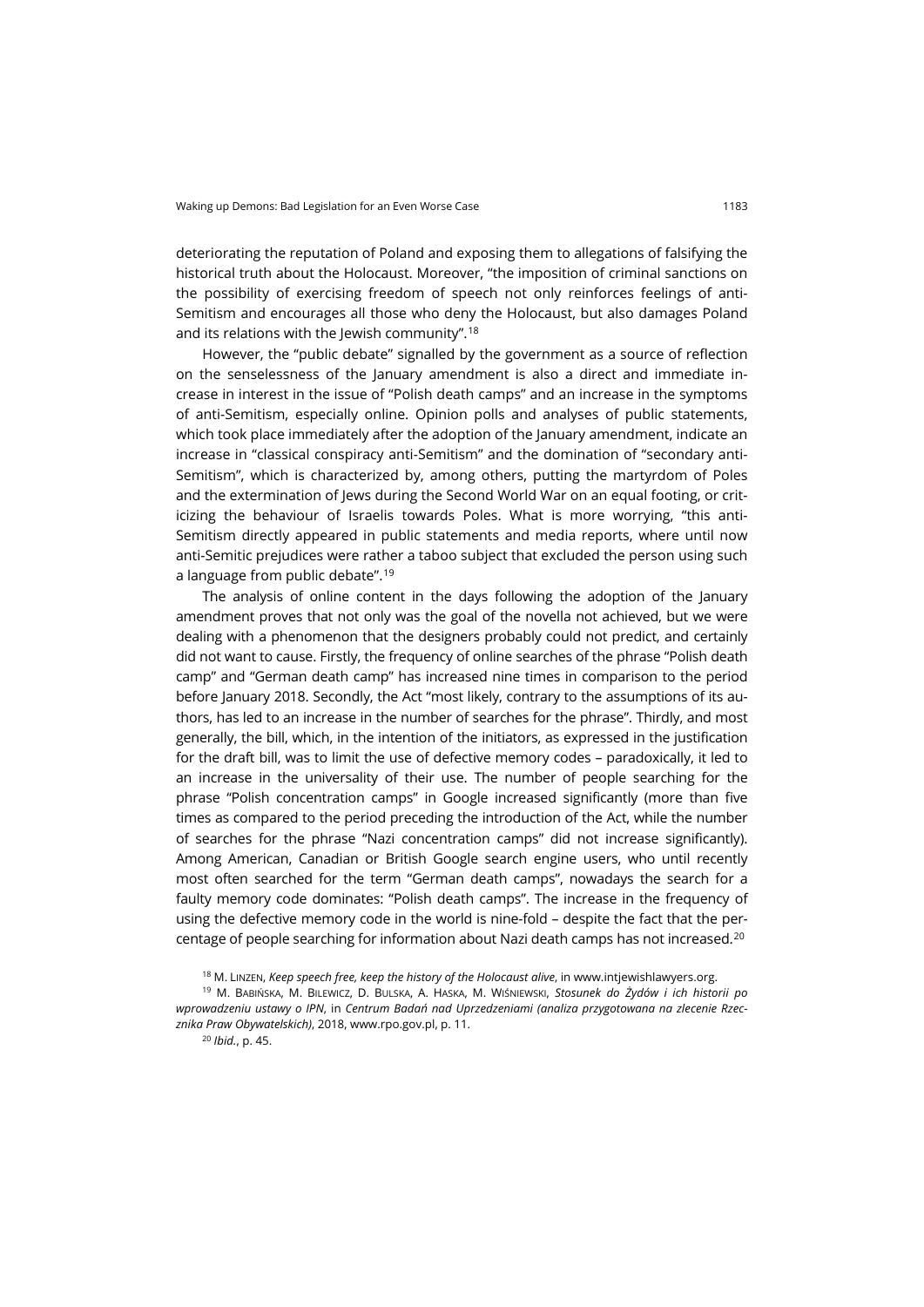The experience of the six-month application of the January amendment shows that the effect of the regulation is limited in terms of quantity. The Institute of National Remembrance received only a few more than 80 notices of crimes, and some of them were self-incrimination notices. It turned out that prosecutors did not undertake any investigation in any case and in ten cases refused to start an investigation.<sup>[21](#page-13-0)</sup>

The period of six months of the Act's validity cannot be conclusive for drawing general conclusions on the meaning of criminal law regulations, but the indicated information on the fact that the analysed provision is not applied in practice confirms the assumption concerning the impact of the Act on prosecutors of the Institute of National Remembrance, contained in Parliamentary Paper no. 806.<sup>[22](#page-13-1)</sup> The government states that "an increase in the number of criminal proceedings initiated by the Institute of National Remembrance in connection with suspicion of crimes under Article 55a of the Act may be expected. Due to a small number of such cases, the impact of the Act on these entities will not be significant. A noticeable increase in cases against collective entities is also not expected". A surprising addition to this forecast is the statement of the Council of Ministers that "due to the small overall number of criminal cases concerning crimes provided for in the Act on the Institute of National Remembrance – Commission for the Prosecution of Crimes against the Polish Nation (3 convictions within the last 14 years), the expected increase in the number of such cases conducted pursuant to the amended provisions of the said Act will have a negligible impact on the costs of functioning of law enforcement agencies and the judiciary, as well as on revenues related to, for example, the execution of financial penalties imposed".

Three problems that were not highlighted either in the parliamentary legislative procedure or in the positions of the participants in the proceedings by the Constitutional Tribunal should also be mentioned.

Firstly, the scope of the exception, which covered situations in which the perpetrator of the offence did not commit a crime, was the one who committed the acts specified in Art. 55, let. a), within the framework of artistic or scientific activity. However, this exception did not cover other types of public activity, such as journalistic or political activity. Consequently, such a person "had to take account of criminal liability when presenting his or her personal point of view".[23](#page-13-2)

<span id="page-13-0"></span><sup>21</sup> A. ŁUKASZEWICZ, *Prokuratorzy nie rwą się do wszczynania śledztw*, in *Rzeczpospolita*, 4 July 2018, [www.rp.pl](http://www.rp.pl/).

<span id="page-13-1"></span><sup>22</sup> Government draft law amending the Act on the Institute of National Remembrance of 29 August 2016, cit.

<span id="page-13-2"></span><sup>23</sup> P. BACHMAT, *Odpowiedzialność karna za przestępstwa z art. 55a ust. 1-2 oraz kontratyp z art. 55a ust. 3 ustawy o Instytucie Pamięci Narodowej – Komisji Ścigania Zbrodni przeciwko Narodowi Polskiemu*, in *Zeszyty Prawnicze BAS Kancelarii Sejmu*, no. 3, 2018[, orka.sejm.gov.pl,](http://orka.sejm.gov.pl/WydBAS.nsf/0/603B4A2461389990C125834600333FF1/$file/9.Pawe%C5%82%20Bachmat.pdf) p. 121.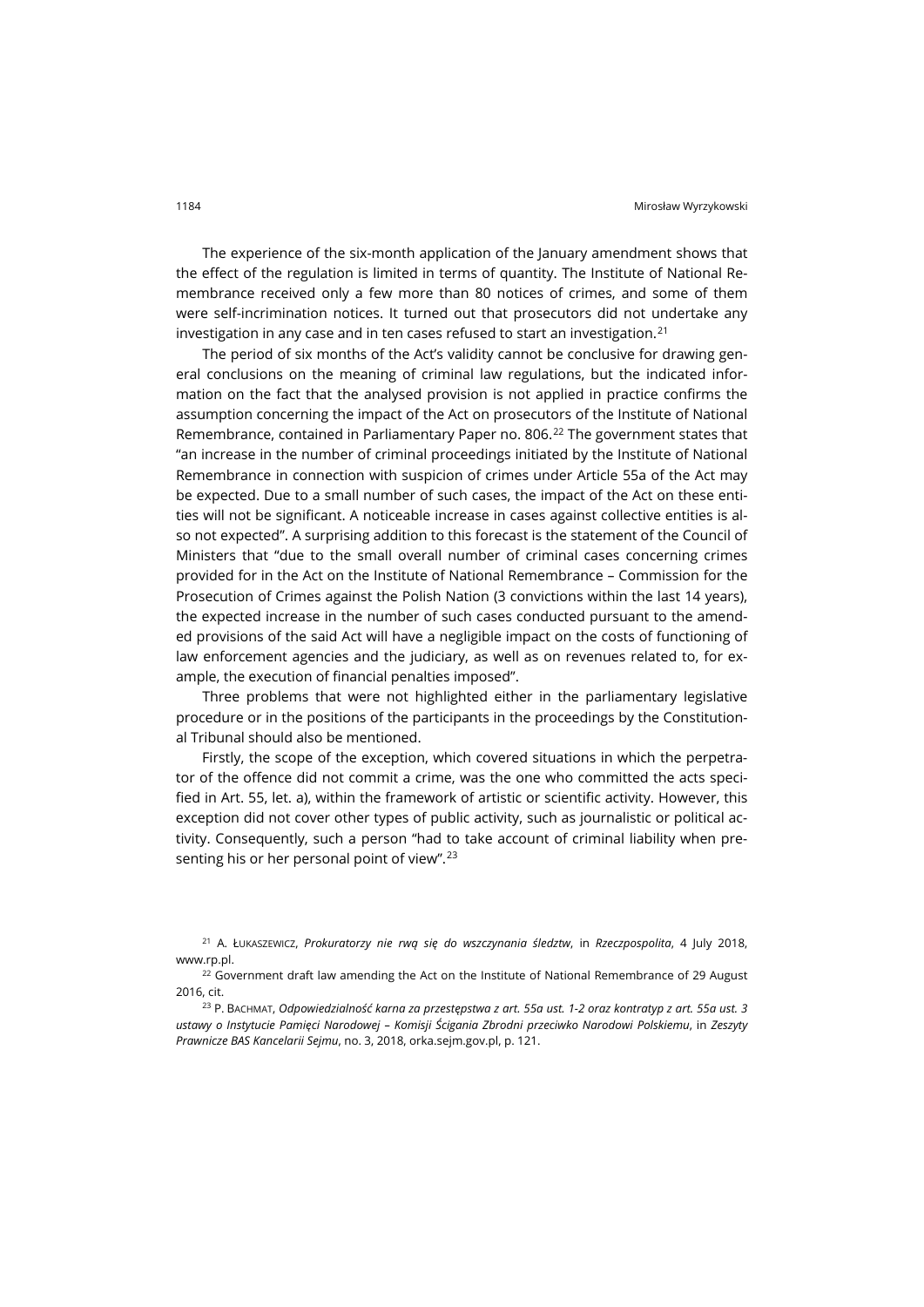Secondly, the case of committing the act specified in Art. 55, let. a), because the act could have been committed both in the case of direct and possible intent and in the case of conscious unintention and unconscious unintention.[24](#page-14-0)

Thirdly, the effects of the Act in the period between the entry into force of the January amendment and the entry into force of the June amendment on persons who at that time engaged in conduct that constituted prohibited acts as defined in Art. 55, let. a), paras 1 and 2, of the Act are relevant. In particular, if such persons have been subject to criminal proceedings but no conviction has taken place, then the proceedings should be discontinued (or, depending on the stage of the case, a decision should be taken to refuse to initiate criminal proceedings). Second, if the person(s) were subject to conviction, the conviction would be erased by virtue of law. These consequences are spelled out in Art. 4, para. 1, let. b), of the Directive 1 of the Penal Code due to the fact that the new act (the June amendment), having a decriminalising effect on the alleged act, is more lenient and will be applicable to facts committed during the period of validity of the January amendment.<sup>[25](#page-14-1)</sup>

#### VI. Amending the amendments

The above circumstances, in particular the surprisingly strong negative stance of international opinion, prompted the Polish political authorities to reflect on and withdraw from that part of the statutory regulation which provided for criminal liability for acts specified in the law. The Polish Parliament quickly amended the law in force since January 2018.

On the morning of 27 June 2018, the Sejm received a governmental draft amending the Act on the Institute of National Remembrance – Commission for the Prosecution of Crimes against the Polish Nation and the Act on the Liability of Collective Entities for Acts Prohibited under Criminal Proof. On the day of the amendment, the government bill was published on the website of the Government Legislative Centre with the notice that comments on the bill would be accepted by 10 p.m., of the previous day (the documents were dated 26 June 2018). On the day of the receipt of the bill in the Sejm, the first reading of the bill was held, after which the motion to proceed immediately to the second reading was accepted. The Speaker of the Sejm ruled out any discussion in the second reading, which enabled him to move on to the immediate third reading, which concerned the entire bill. Less than three hours passed between the submission of the draft law to the Sejm and the completion of the parliamentary legislative procedure.<sup>[26](#page-14-2)</sup>

<span id="page-14-1"></span><span id="page-14-0"></span>The law was immediately notified to the President and the Senate for further legislative action. The Senate did not amend the law and the law was formally handed over to the President for signature. The President was in Latvia on the day of the adoption of

<span id="page-14-2"></span><sup>24</sup> *Ibid.*, pp. 121-122. <sup>25</sup> *Ibid.*, pp. 115-116. <sup>26</sup> M. KOLANKO, *Legislacyjny ekspres*, in *Rzeczpospolita*, 28 June 2018[, archiwum.rp.pl](http://archiwum.rp.pl/artykul/1379915-Legislacyjny-ekspres.html).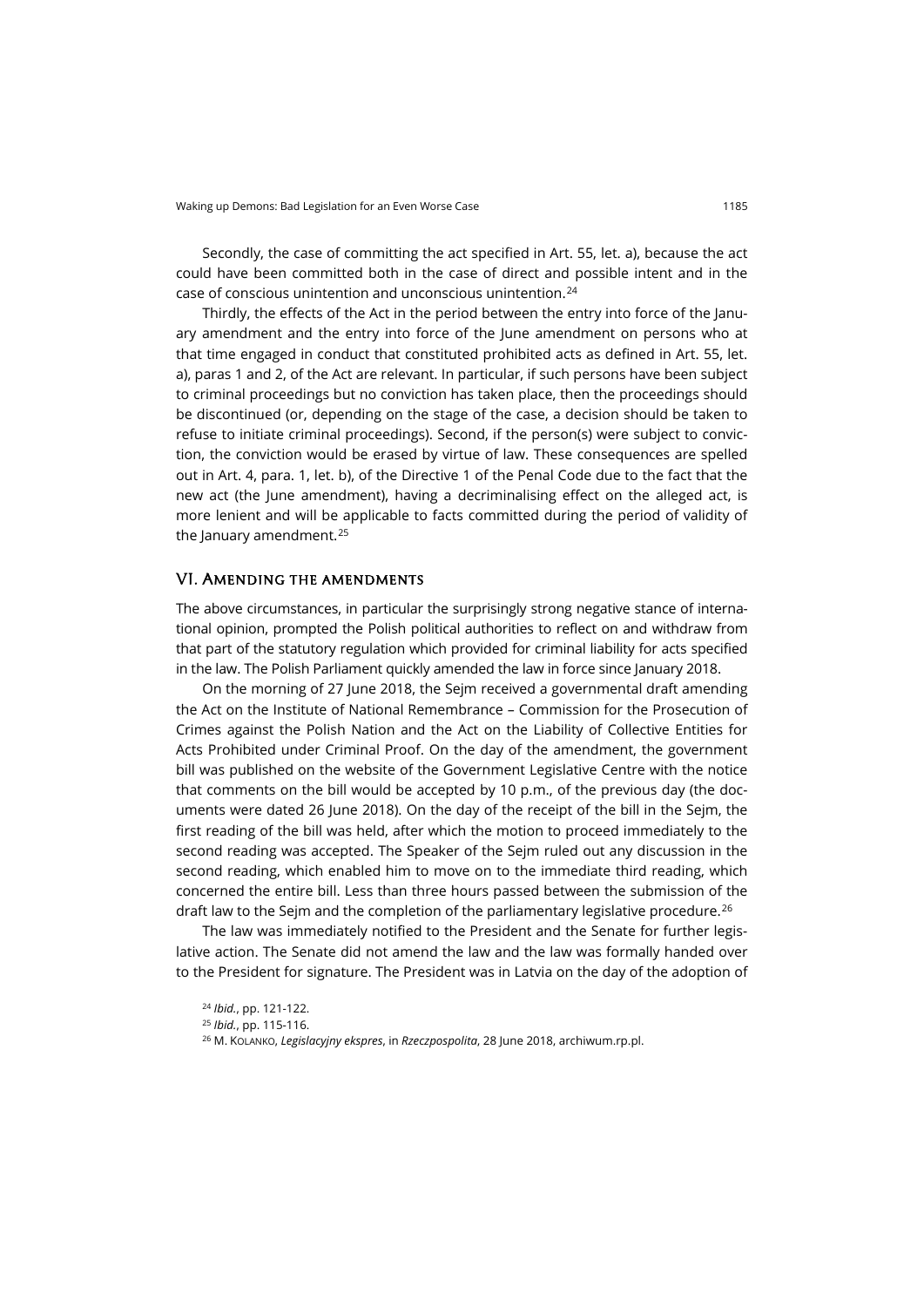this amendment and – "after consultations with the law office and the system of the Presidential Chancellery, after additional legal opinions"[27](#page-15-0) placed an electronic signature under the law.

The explanatory memorandum to the draft amendment of June 2018 refers to the "conduct of public debate". Another element of the "public debate" is the joint declaration of the Prime Ministers of Poland and Israel, signed by everyone in their country, but coordinated timewise, shortly after the signing of the bill by the President. The declaration refers directly to the January amendment and its justification, stating that:

"[W]e do not agree with the actions of blaming Poland or the entire Polish nation for the atrocities committed by the Nazis and their collaborators from various countries. The sad truth is, unfortunately, that at that time, some people – irrespective of their origin, religion or belief – revealed their darkest face. [...] We advocate freedom of expression about history and freedom of research into all aspects of the Holocaust so that it can be carried out without any fear of legal obstacles by students, teachers, researchers, journalists, and certainly also by Survivors and their families – they will not be liable for the exercise of the right to freedom of speech and academic freedom in relation to the Holocaust".<sup>[28](#page-15-1)</sup>

This is a purely political reference to the accusations made against the regulation contained in the January amendment. Immediately after its adoption, the negative reaction of public opinion and representatives of the highest level of political authorities, especially in Israel and the USA, and the outrage of public opinion in Ukraine was pointed out.<sup>[29](#page-15-2)</sup> Incidentally, the Ministry of Foreign Affairs warned against such a reaction abroad, pointing out in regards to the January amendment that "the justification of the act does not include a discussion of the compliance of the act with the freedom of expression regulated both by the Constitution of the Republic of Poland (Art. 54) and by the European Convention for the Protection of Human Rights and Fundamental Freedoms". The freezing effect of the Act was pointed out as a deterrent to researching and debating the co-responsibility of Poles for murdering Jews and looting their property during and immediately after the Second World War, deteriorating the reputation of Poland and exposing them to allegations of falsifying the historical truth about the Holocaust. Moreover, "the imposition of criminal sanctions on the possibility of exercising freedom of speech not only reinforces feelings of anti-Semitism and encourages all those who deny the Holocaust, but also damages Poland and its relations with the Jewish community".[30](#page-15-3)

<span id="page-15-0"></span><sup>27</sup> Statement of Minister K. Szczerski, see Prezydent podpisał nowelizacje ustawy o IPN, 27 June 2018, [www.prezydent.pl](https://www.prezydent.pl/aktualnosci/wydarzenia/art,1052,prezydent-podpisal-nowelizacje-ustawy-o-ipn.html).

<sup>28</sup> See the declaration on the webpage of the Prime Minister of Poland[, www.premier.gov.pl](https://www.premier.gov.pl/wydarzenia/aktualnosci/wspolna-deklaracja-premierow-panstwa-izrael-i-rzeczypospolitej-polskiej.html).

<span id="page-15-3"></span><span id="page-15-2"></span><span id="page-15-1"></span><sup>29</sup> For a broader perspective on Ukraine and its memory laws, see the *Article* by Cherviatsova in the first part of this Special Section: A CHERVIATSOVA, *On the Frontline of European Memory Wars: Memory Law: Memory Laws and Policy in Ukraine*, in *European Papers*, Vol 5, No 1, 2020, [www.europeanpapers.eu,](https://www.europeanpapers.eu/en/e-journal/frontline-of-european-memory-wars-laws-and-policy-in-ukraine) p. 119 *et seq*.

<sup>30</sup> M. LINZEN, *Keep Speech Free, Keep the History of the Holocaust Alive*, cit.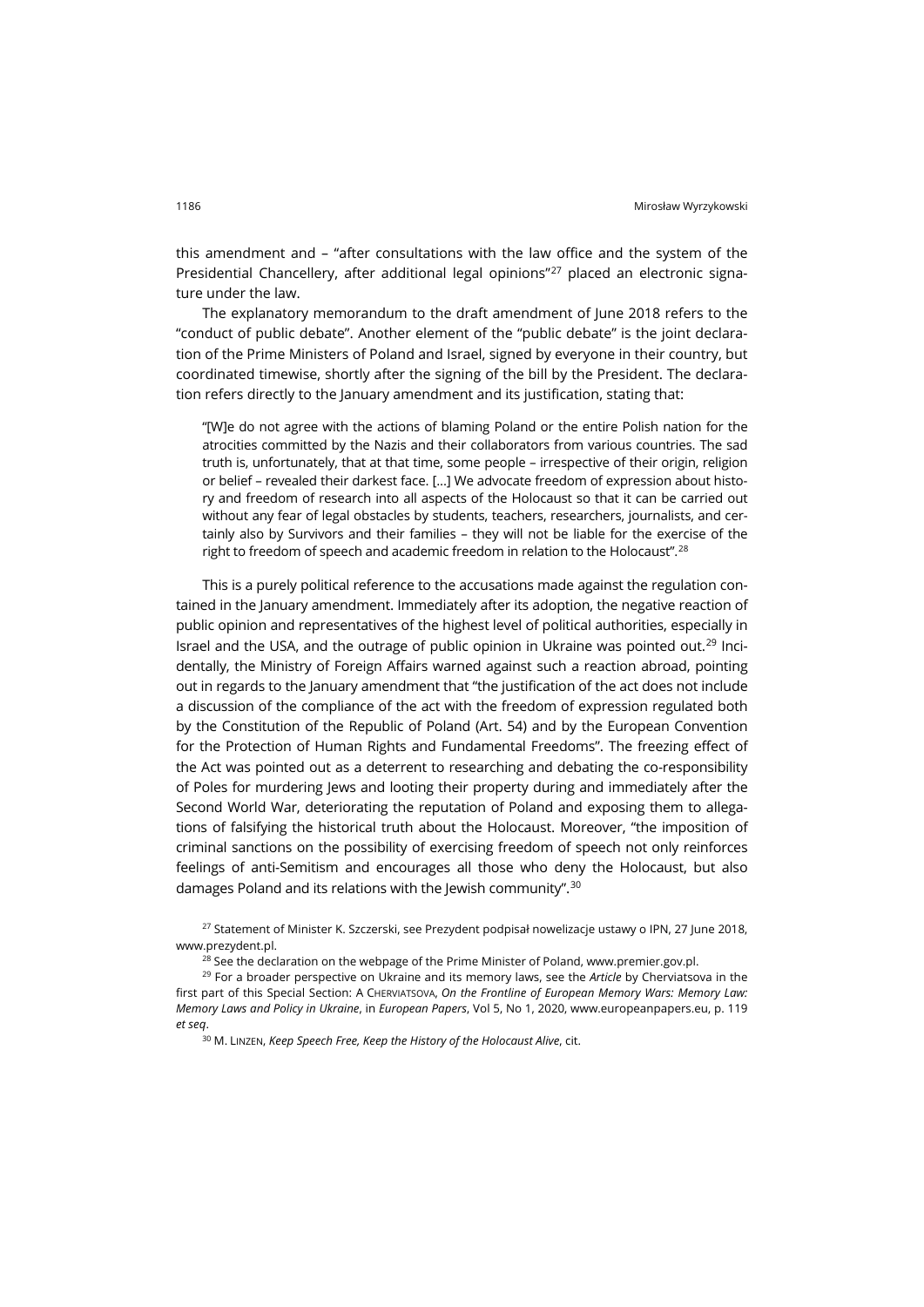#### VII. Judgment of the Constitutional Tribunal

At the time of the amendment of the Act on the Institute of National Remembrance in June 2018, the President's request to control the constitutionality of the January amendment was pending. As a result of the June amendment, the provisions of Arts 55, let. a), and 55, let. b), of the Act on the Institute of National Remembrance, which contained provisions on criminal liability for public acts and contrary to the facts denying Nazi, communist or other crimes constituting crimes against peace, humanity or war crimes committed against Polish nationals or Polish citizens of other nationalities in the period from 8 November 1918 to 31 July 1990, were removed from the applicable law (defamation of the Polish State or the Polish Nation).

Almost a year after the President's request to control the constitutionality of the amendment to the Act on the Institute of National Remembrance was received, the Constitutional Tribunal issued a verdict on the amendment of the law. The ruling had to take into account the effects of the June amendment, which was the repeal of the provisions of Arts 55, let. a), and 55, let. b), of the Act. An obvious consequence of this state of affairs was the discontinuance of proceedings in the scope of criminalisation of behaviours specified in these provisions. The situation known a dozen or so years ago was repeated: the Tribunal did not express its substantive opinion on the compliance with the Constitution (in particular, the constitutional principle of determination of criminal law regulations and the limits of freedom of speech) by discontinuing proceedings in the scope of substantive control of the compliance of the contested provisions with constitutional norms.

The only subject of the proceedings before the Tribunal was therefore the question of the unconstitutionality of the terms "Ukrainian nationalists" and "Eastern Małopolska". The President of the Republic of Poland argued in his application to the Constitutional Tribunal that these concepts, by failing to meet the requirements of a sufficiently precise legal regulation, violate the principle of a democratic state of law and the constitutional requirement for the necessary determination of a criminal law norm. The latter allegation stems from the fact that failure to precisely define the notion of "Ukrainian nationalists" may lead to freedom of interpretation of the type of act prohibited in Art. 55 of the Act on the Institute of National Remembrance, which "goes far beyond the framework permitted by the requirement of the definition of a criminal law norm".

Using the concept of the crimes of Ukrainian nationalists, legislators used the concept of Eastern Malopolska, which has no legal definition. By not defining the territory of the Second Republic of Poland in a sufficiently precise manner, legislators led to a situation where the sanctioning norm does not meet the standard resulting from the principle of *nullum crimen sine lege*; precise delimitation of the boundaries of Eastern Malopolska is, in the opinion of the President, necessary for a comprehensive identification of the characteristics of the type of prohibited act.

The President's view was shared by the Ombudsman, who stated that on the one hand it was not possible to unambiguously define the term "Ukrainian nationalist", and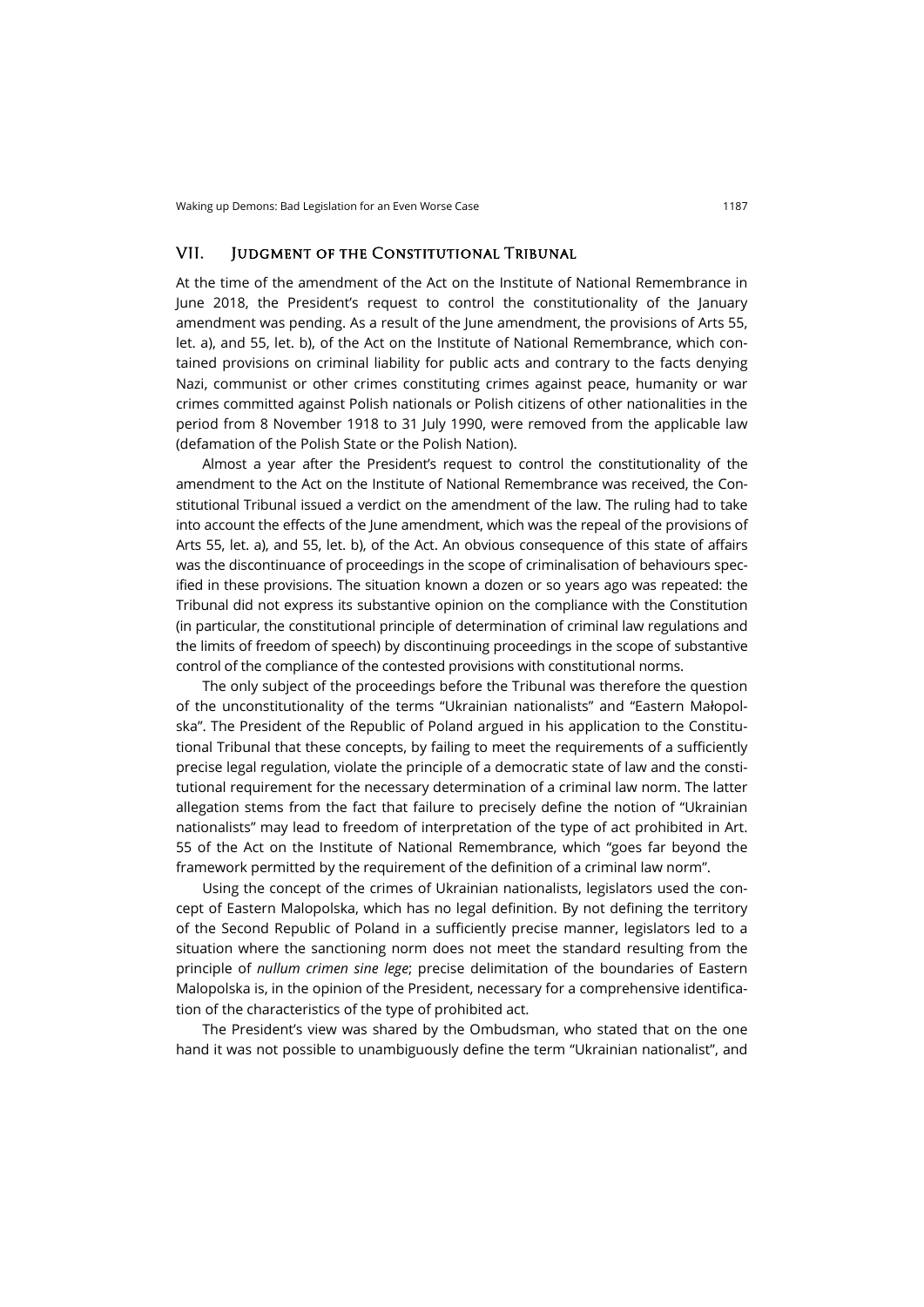on the other hand it was not possible to precisely define, on the basis of the contested regulations, the geographical boundaries of Eastern Małopolska. The other participants in the proceedings – the Sejm and the Prosecutor General – took the view that the use of these terms by the legislator was consistent with Art. 2 and Art. 42 in connection with Art. 31, para. 3, of the Constitution of the Republic of Poland.

The Constitutional Tribunal ruled that the use of the terms "Ukrainian nationalists" and "Eastern Małopolska" is inconsistent with the principle of certainity of the law derived from Art. 2 of the Constitution of the Republic of Poland and from Art. 42, para. 1, of the Constitution.

The justification of the judgment states that the Constitutional Tribunal shared the doubts of the President of the Republic of Poland and ruled, firstly, that the provisions in question are inconsistent with the principle of lawfulness derived from Art. 2 of the Constitution and from Art. 42, para. 1, of the Constitution, expressing the principle that a ban or order with a criminal sanction should be formulated in a precise and strict manner. Moreover, the judgment stated that the terms "Ukrainian nationalists" and "Eastern Małopolska" were not defined by the legislator in the Act on the Institute of National Remembrance. This is important in so far as the questioned provisions are closely related to Art. 55 of the Act on the Institute of National Remembrance, *i.e.* a provision containing a criminal law rule according to which whoever publicly denies crimes referred to in Art. 1, para. 1, of this Act, despite facts, is subject to a fine or imprisonment for up to three years. Finally, the judgment pointed out that it is impossible to unambiguously reconstruct the meaning of the questioned notions on the basis of either normative acts from the period of the Second Republic or binding legislation. Furthermore, in the common language, these notions do not evoke unambiguous, undisputed connotations.

Therefore, in the opinion of the Tribunal, there was a justified assumption that in practice, the application of the challenged provisions of law enforcement agencies and courts could have serious problems with determining the scope of criminal liability provided for in Art. 55 of the Act on the Institute of National Remembrance. Thus, the provisions questioned by the President of the Republic of Poland violate Art. 2 and Art. 42, para. 1, of the Constitution.

The consequence of the Court's ruling is that the contested provisions remain in the legal system without the indicated words "Ukrainian nationalists" and "by Ukrainian nationalists" as well as "and Eastern Małopolska". This means that the disputed regulations concern "crimes of members of Ukrainian formations collaborating with the Third German Reich", and that:

"Crimes of Ukrainian formations collaborating with the Third German Reich, within the meaning of the Act, are acts committed [by members of these formations] in the years 1925-1950, involving the use of violence, terror or other forms of human rights violations against individuals or groups of people, and in particular against the Polish population. The crime of Ukrainian formations collaborating with the Third Reich is also